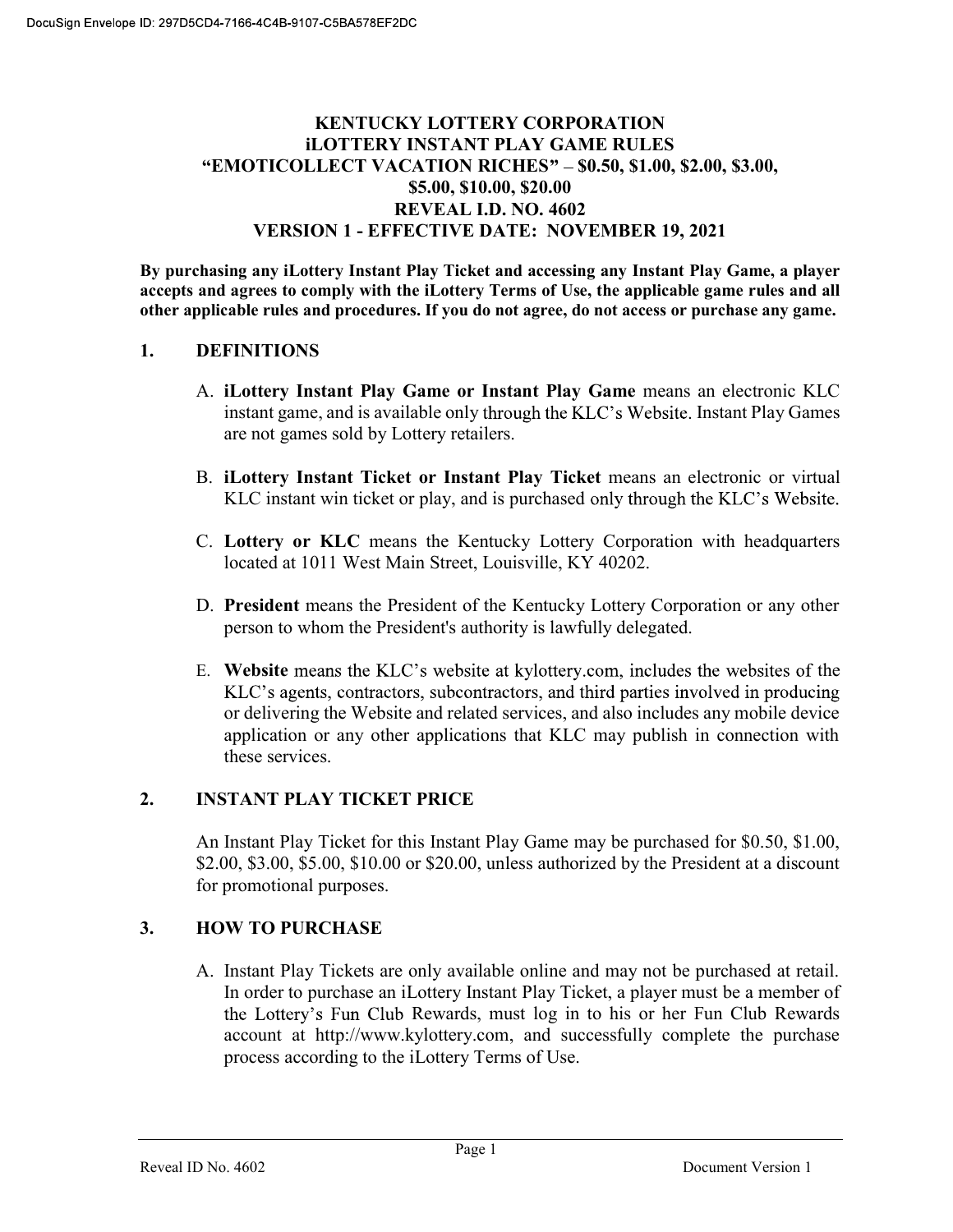- B. To purchase an Instant Play Ticket, the player must be at least 18 years of age, have a valid Kentucky address, be physically located within the Commonwealth of Kentucky at the time of the purchase, have a properly registered account, and be using player's own account to purchase a ticket. The KLC may deem invalid any purchases made in violation of these requirements, the iLottery Terms of Use, or other applicable rules, and may refuse to award the prize.
- C. All sales are final. Once the purchase is completed, the player may not cancel the purchase. The player is solely responsible for ensuring that he or she has selected the correct lottery game and all options relating to that game, including, but not limited to, game ticket, number of tickets, and price of tickets. Purchases made in error will not be refunded.
- D. Player is solely responsible for obtaining and maintaining any equipment and connectivity necessary to access the Website and purchase an Instant Play Ticket. Games may not be available on certain devices due to operating requirements associated with the Games. The Lottery makes no representations or warranties as to a player's ability to access, purchase, and play any game, or that the Website or games will display correctly on all devices on which they can be viewed.
- E. Players may have the option to "Buy Now" or "Try Now." By design, the Game play and player experience are the same, although there are important differences. By choosing "Buy Now," the player elects to purchase the Instant Play Ticket, and the purchase value will be deducted from the player's account. Once confirmed, Instant Play Ticket purchases cannot be voided or cancelled. If a Game player chooses "Try Now," the player acknowledges that he or she is playing a trial version of the Instant Play Game; the player is not purchasing an Instant Play Ticket, and the player will not be awarded a cash prize even though the Game results may reveal a prize.

# 4. HOW TO PLAY

The object of EmotiCollect Vacation Riches is to collect Emoticons to win prizes and enter bonus games.

To begin play, the player must select their price point before purchasing the game, and then the player must complete the purchase process set out in the iLottery Terms of Use. The outcome of the player's ticket is determined at the time of the ticket purchase. At the start of the game, EmotiCollect Vacation Riches starts with six (6) Wheel Spins, a grid with six (6) rows of Emotis, and a Prize Meter. Press SPIN to spin the Wheel. Pressing AUTO PLAY has the game play to completion automatically.

If the Wheel Pointer indicates an Emoti, all corresponding Emotis on the grid are highlighted and collected. The Emotis are added to the corresponding Prize Meter, and then removed from the grid. If the Prize Meter is filled for an Emoti, the corresponding prize on the completed Prize Meter is won for the corresponding Emoti. More than one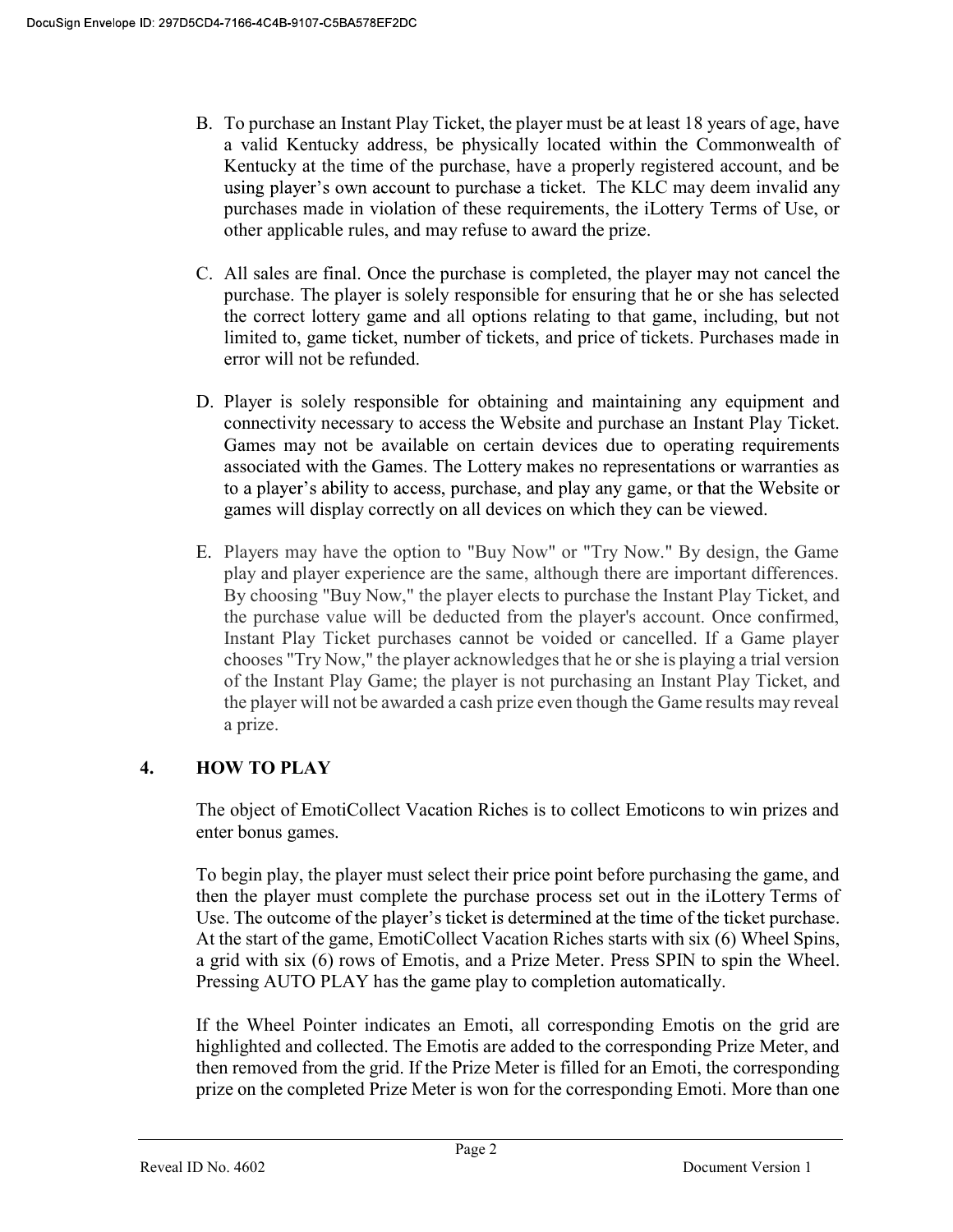Prize Meter prize may be awarded. If a Sunglasses-Wearing Emoti is collected, it reveals one (1) of four (4) possible mystery features: a 2x prize multiplier, one (1) free spin, one (1) extra row, or the Moti Mountain Bonus. Up to two (2) extra rows may be revealed. After the Emotis are removed from the grid, new Emotis tumble in from above.

If the Wheel Pointer indicates a Starfish symbol, select one (1) of up to three (3) Starfish symbols to reveal an Instant Prize. On subsequent spins, if the Starfish symbol is indicated, there is one (1) less Starfish symbol to choose from. A maximum of two (2) Instant Win prizes may be awarded per game.

In the base game, if a Chrome Emoti appears on the grid behind a collected Sunglasses-Wearing Emoticon, the Moti Mountain Bonus game plays immediately.

Press START to begin the Moti Mountain Bonus game. Fourteen (14) Chrome Emotis drop from the top of the Mountain, landing on pins and bouncing either left or right down to the next pin. This continues until each Emoti drops into a Prize Pot Meter of varying colors. When a Prize Pot Meter is filled, win the corresponding Color M prize amount. More than one (1) Prize Pot may be awarded.

At the end of the Bonus, the game returns to the base game to complete any spins remaining on the Wheel. Only one (1) Bonus Game may be awarded.

The game ends after all awarded wheel spins in the base game and any triggered Bonus Game has completed. A message appears, indicating the game's outcome.

## 5. DETERMINATION OF PRIZE WINNERS

- A. iLottery Instant Play Games are games of chance, and the outcome of a play in the case of any Game is determined by the system at the point of purchase and is not affected by the skill, judgment or action of the player. The system distributes outcomes based on the probabilities within the prize structure. The overall chances of winning in a Game at each prize level are determined by the prize structure. Outcome will not be affected by a disconnection from the system after point of purchase.
- B. The revealing of the play symbols on the Instant Play Ticket does not determine if the Instant Play Ticket is a winning Ticket. The revealing of the play symbols is for entertainment purposes only.
- C. A player who validly purchases an iLottery Instant Play Ticket using his or her Fun Club Rewards account, and according to these rules and the iLottery Terms of Use, is the owner of the iLottery Instant Play Ticket, is entitled to any prize won on that ticket, subject to all requirements necessary to claim the prize. An iLottery Instant Play Ticket is a NOT bearer instrument. Neither the electronic record of purchase, nor any other confirmation of the purchase is a bearer instrument. An iLottery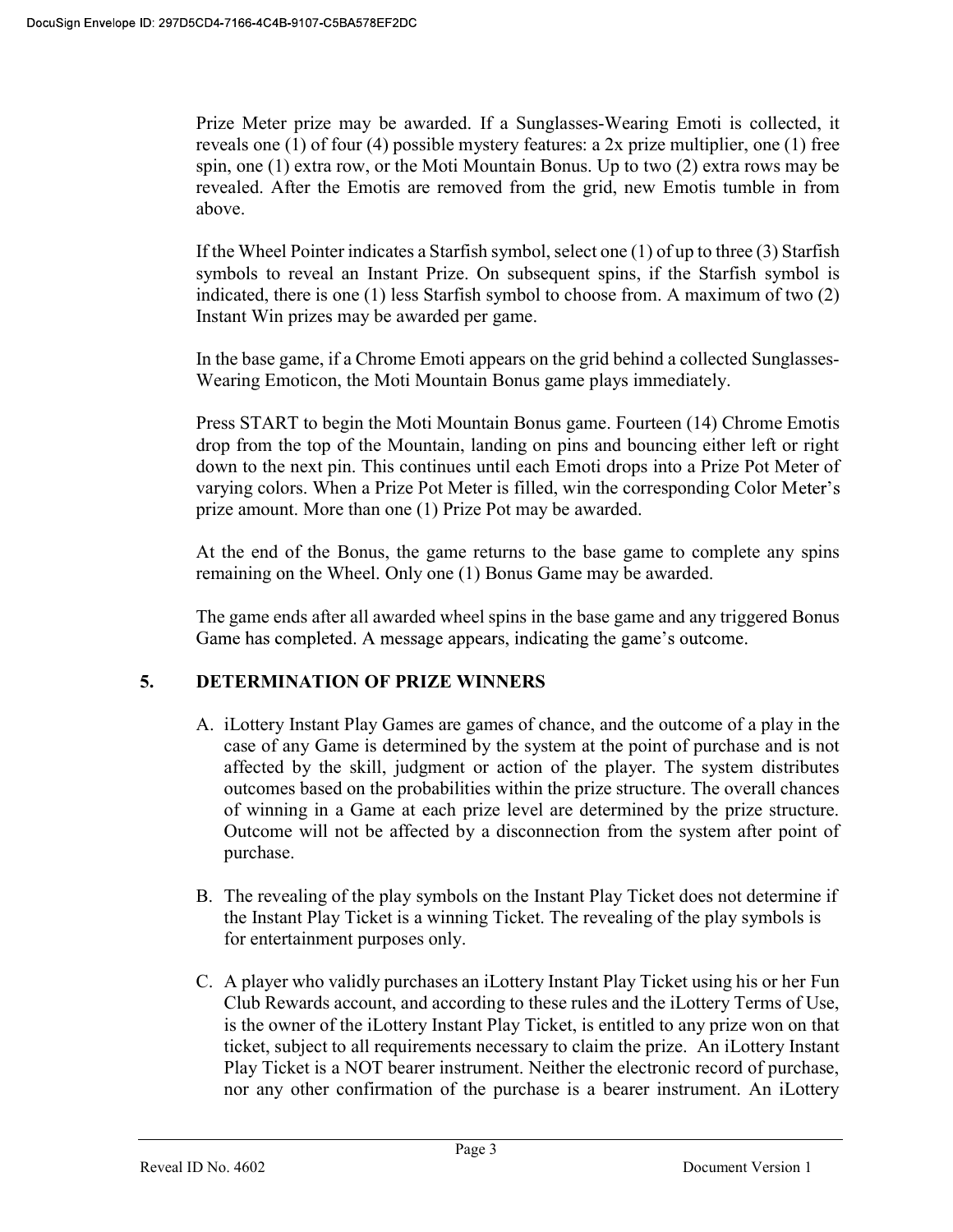Instant Play Ticket may not be assigned or transferred, except as allowed or required by law.

D. If an iLottery Instant Game play is not played out to completion for any reason, including the interruption of the player, loss of connectivity during game play or Game termination by the Lottery, the player will be notified by email that the Game has not been completed and that the Game will be available for a specified time. If the play is not completed within that time, play will be completed automatically by the system on the player's behalf to reveal the outcome determined at the point of purchase. The player will be notified by email of such outcome, and the prize claim and payment process remains the same, whether player plays the game to completion or the game is completed automatically.

## 6. PRIZE STRUCTURES AND ODDS

Duplicate prize amounts indicate multiple ways to win the same prize amount; different odds may apply to each way to win.

## PRICE: \$0.50

| <b>Prize Value</b> | <b>Odds Per Play</b> |
|--------------------|----------------------|
| \$5,000.00         | 1:2,000,000.00       |
| \$2,500.00         | 1:2,000,000.00       |
| \$1,250.00         | 1:2,000,000.00       |
| \$625.00           | 1:2,000,000.00       |
| \$405.00           | 1:1,000,000.00       |
| \$402.50           | 1:1,000,000.00       |
| \$400.00           | 1:1,000,000.00       |
| \$250.00           | 1:666,666.67         |
| \$205.00           | 1:666,666.67         |
| \$204.00           | 1:666,666.67         |
| \$202.50           | 1:500,000.00         |
| \$202.00           | 1:500,000.00         |
| \$201.00           | 1:500,000.00         |
| \$200.50           | 1:400,000.00         |
| \$200.00           | 1:400,000.00         |
| \$150.00           | 1:400,000.00         |
| \$140.00           | 1: 333, 333.33       |
| \$130.00           | 1: 333, 333.33       |
| \$125.00           | 1:285,714.29         |
| \$120.00           | 1:285,714.29         |
| \$110.00           | 1:250,000.00         |
| \$105.00           | 1:250,000.00         |
| \$104.00           | 1: 222, 222.22       |
| \$102.50           | 1: 222, 222.22       |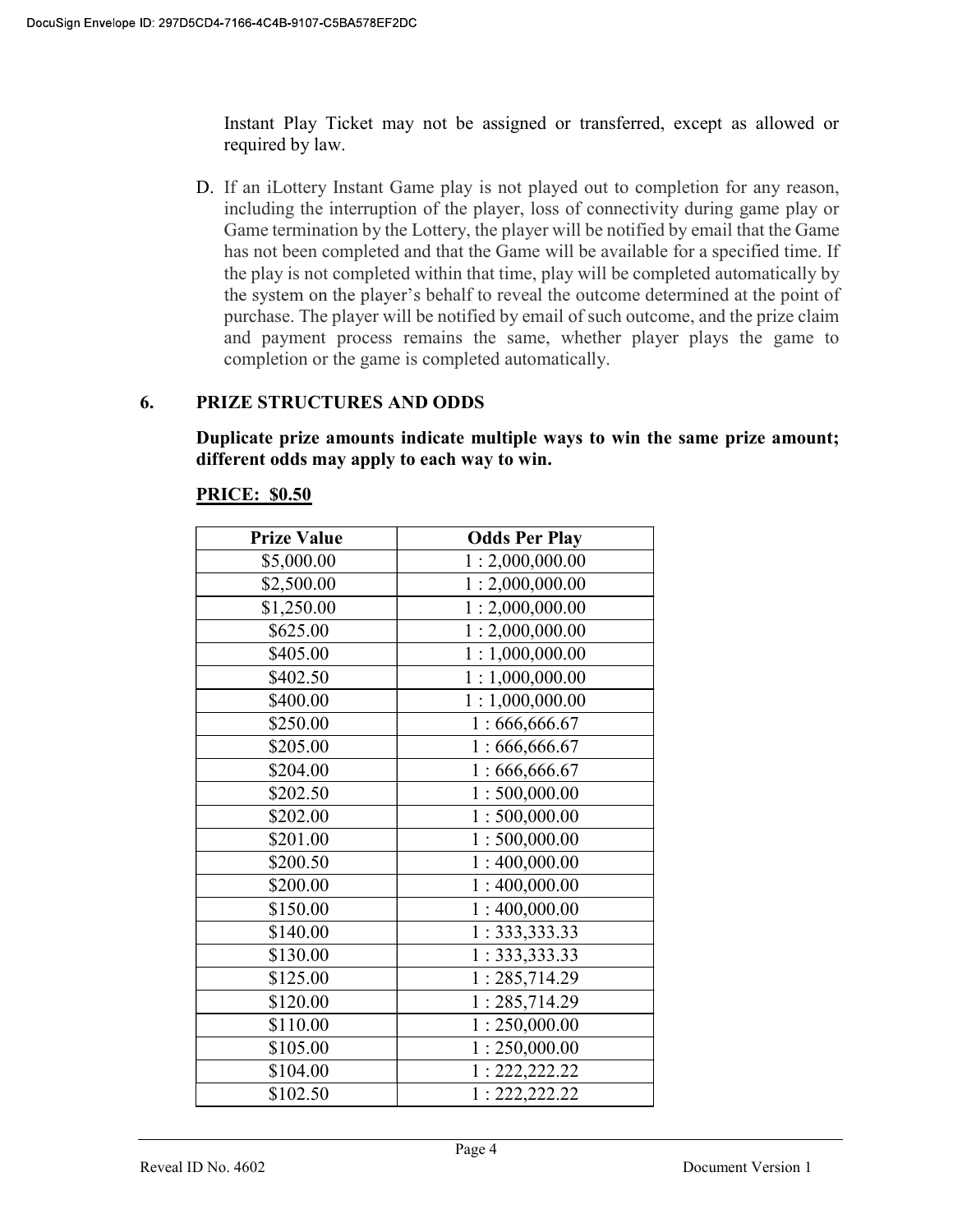| <b>Prize Value</b> | <b>Odds Per Play</b> |
|--------------------|----------------------|
| \$102.00           | 1:200,000.00         |
| \$101.00           | 1:200,000.00         |
| \$100.50           | 1:181,818.18         |
| \$100.00           | 1:166,666.67         |
| \$85.00            | 1:153,846.15         |
| \$80.00            | 1:142,857.14         |
| \$75.00            | 1: 133,333.33        |
| \$70.00            | 1:125,000.00         |
| \$65.00            | 1:117,647.06         |
| \$60.00            | 1:111,111.11         |
| \$55.00            | 1:105,263.16         |
| \$54.00            | 1:100,000.00         |
| \$52.50            | 1:95,238.10          |
| \$52.00            | 1:90,909.09          |
| \$51.00            | 1:86,956.52          |
| \$50.50            | 1: 83,333.33         |
| \$50.00            | 1:80,000.00          |
| \$45.00            | 1:76,923.08          |
| \$40.00            | 1:74,074.07          |
| \$35.00            | 1:71,428.57          |
| \$30.00            | 1:68,965.52          |
| \$27.50            | 1:66,666.67          |
| \$25.00            | 1:13,333.33          |
| \$22.50            | 1:11,428.57          |
| \$20.00            | 1:10,000.00          |
| \$17.50            | 1:8,888.89           |
| \$15.00            | 1:8,000.00           |
| \$14.00            | 1:7,272.73           |
| \$13.00            | 1:6,666.67           |
| \$12.50            | 1:5,714.29           |
| \$12.50            | 1:5,714.29           |
| \$12.00            | 1:5,000.00           |
| \$12.00            | 1:5,000.00           |
| \$11.00            | 1:4,444.44           |
| \$11.00            | 1:4,444.44           |
| \$10.50            | 1:4,000.00           |
| \$10.50            | 1:4,000.00           |
| \$10.00            | 1:3,333.33           |
| \$10.00            | 1:3,333.33           |
| \$9.00             | 1:2,857.14           |
| \$9.00             | 1:2,857.14           |
| \$8.50             | 1:2,500.00           |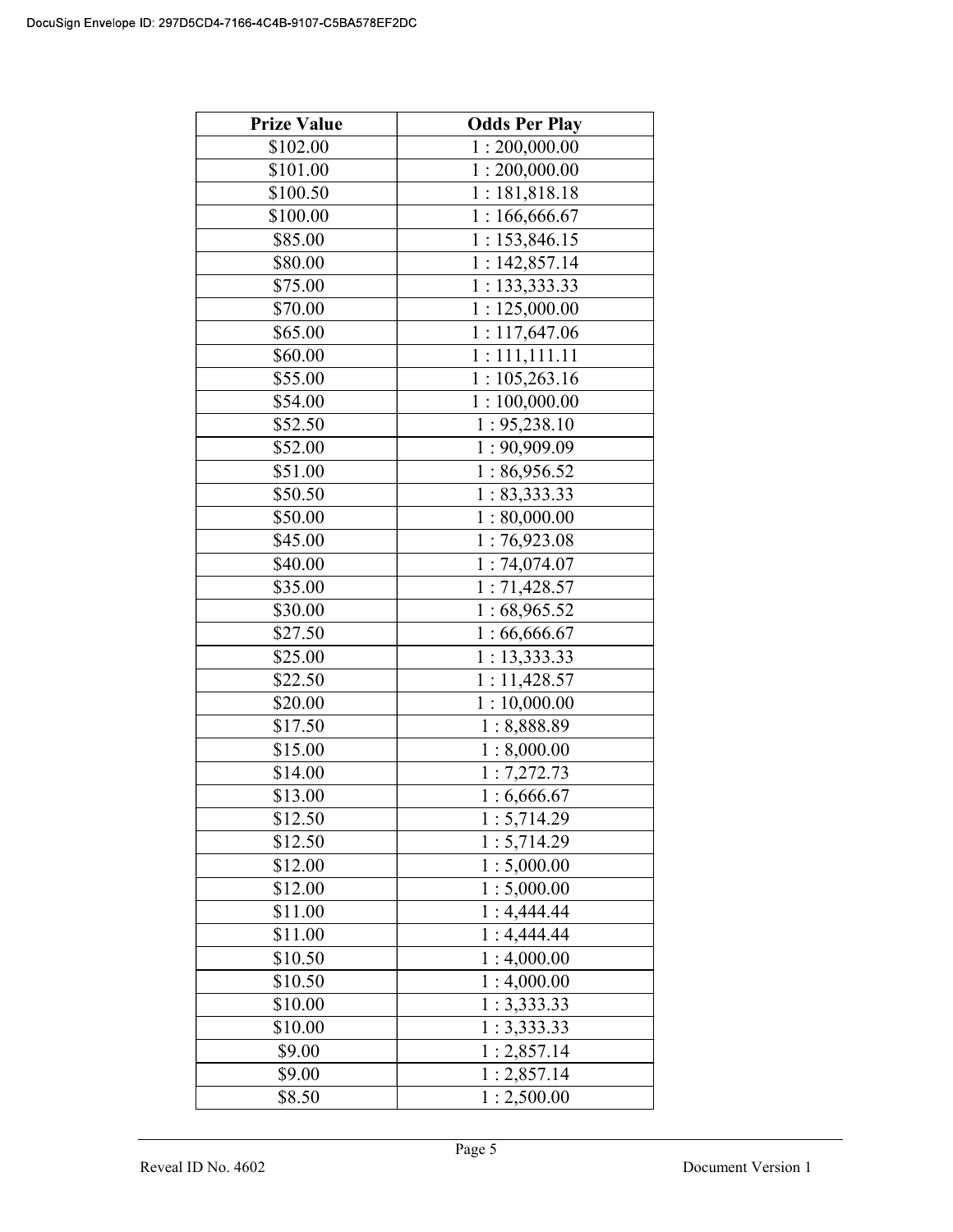| <b>Prize Value</b> | <b>Odds Per Play</b>    |
|--------------------|-------------------------|
| \$8.50             | 1:2,500.00              |
| \$8.00             | 1:2,352.94              |
| \$8.00             | 1:2,352.94              |
| \$7.50             | 1:2,000.00              |
| \$7.50             | $\overline{1:}2,000.00$ |
| \$7.00             | 1:1,666.67              |
| \$7.00             | $\overline{1:1,666.67}$ |
| \$6.50             | 1:1,333.33              |
| \$6.50             | 1:1,333.33              |
| \$6.00             | 1:1,000.00              |
| \$6.00             | 1:1,000.00              |
| \$5.50             | 1:800.00                |
| \$5.50             | 1:800.00                |
| \$5.00             | 1:2,666.67              |
| \$5.00             | 1:2,666.67              |
| \$4.50             | 1:2,000.00              |
| \$4.50             | 1:2,000.00              |
| \$4.00             | 1:800.00                |
| \$4.00             | 1:800.00                |
| \$3.50             | 1:400.00                |
| \$3.50             | 1:400.00                |
| \$3.00             | 1:250.00                |
| \$3.00             | 1:250.00                |
| \$2.50             | 1:133.33                |
| \$2.50             | 1:133.33                |
| \$2.00             | 1:100.00                |
| \$1.50             | 1:40.00                 |
| \$1.00             | 1:11.33                 |
| \$0.50             | 1:10.67                 |

OVERALL GAME ODDS: 3.80<br>PRIZE PAYOUT: 85.00% PRIZE PAYOUT:

# PRICE: \$1.00

| <b>Prize Value</b> | <b>Odds Per Play</b> |
|--------------------|----------------------|
| \$10,000.00        | 1:2,000,000.00       |
| \$5,000.00         | 1:2,000,000.00       |
| \$2,500.00         | 1:2,000,000.00       |
| \$1,250.00         | 1:2,000,000.00       |
| \$810.00           | 1:1,000,000.00       |
| \$805.00           | 1:1,000,000.00       |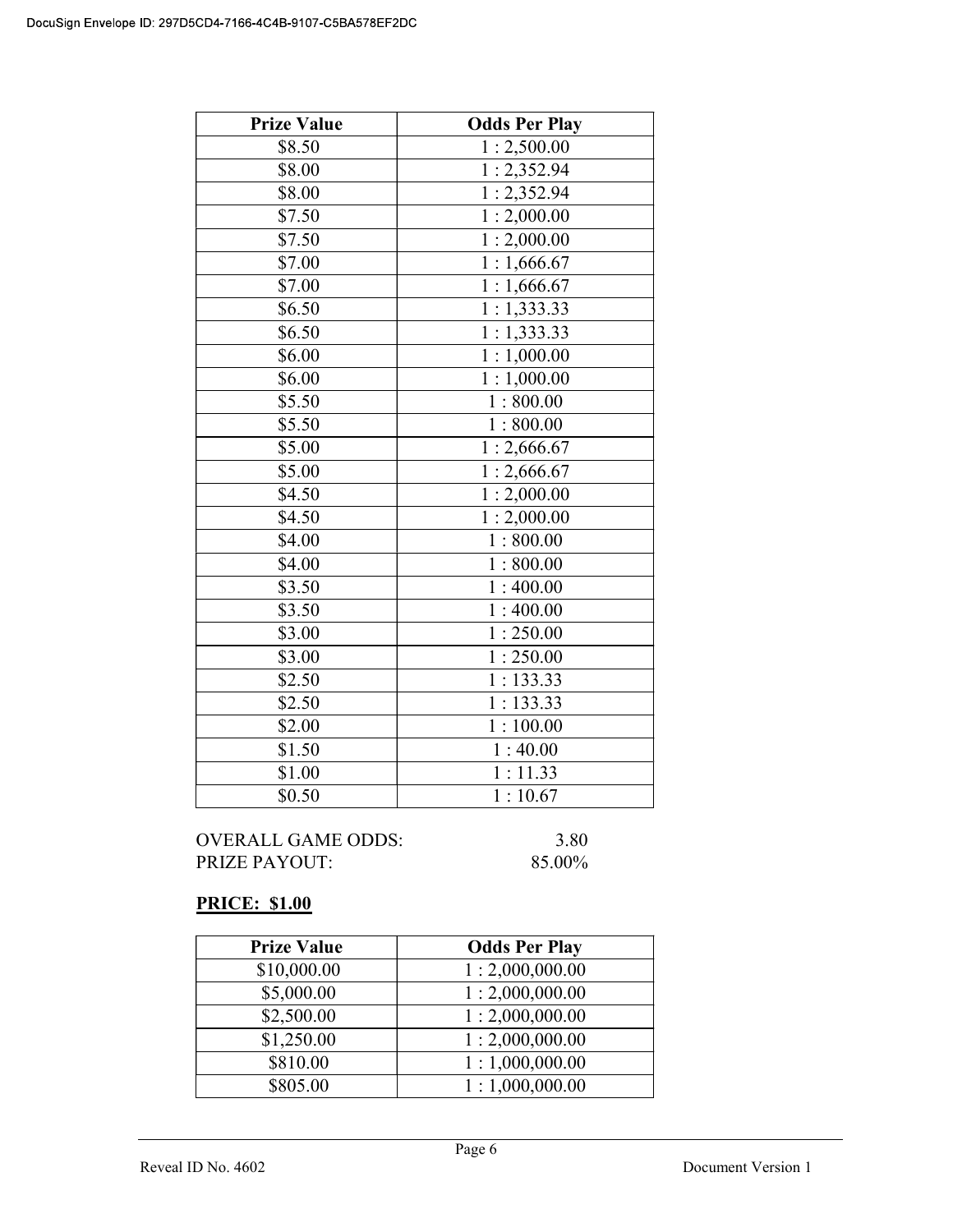| <b>Prize Value</b> | <b>Odds Per Play</b>      |
|--------------------|---------------------------|
| \$800.00           | 1:1,000,000.00            |
| \$500.00           | 1:666,666.67              |
| \$410.00           | 1:666,666.67              |
| \$408.00           | 1:666,666.67              |
| \$405.00           | 1:500,000.00              |
| \$404.00           | 1:500,000.00              |
| \$402.00           | 1:500,000.00              |
| \$401.00           | $\overline{1:400,000.00}$ |
| \$400.00           | 1:400,000.00              |
| \$300.00           | 1:400,000.00              |
| \$280.00           | 1: 333, 333.33            |
| \$260.00           | 1:333,333.33              |
| \$250.00           | 1:285,714.29              |
| \$240.00           | 1: 285, 714.29            |
| \$220.00           | 1:250,000.00              |
| \$210.00           | 1:250,000.00              |
| \$208.00           | 1: 222, 222.22            |
| \$205.00           | 1: 222, 222.22            |
| \$204.00           | 1:200,000.00              |
| \$202.00           | 1:200,000.00              |
| \$201.00           | 1:181,818.18              |
| \$200.00           | 1:166,666.67              |
| \$170.00           | 1:153,846.15              |
| \$160.00           | 1:142,857.14              |
| \$150.00           | 1: 133,333.33             |
| \$140.00           | 1:125,000.00              |
| \$130.00           | 1:117,647.06              |
| \$120.00           | 1:111,111.11              |
| \$110.00           | 1:105,263.16              |
| \$108.00           | 1:100,000.00              |
| \$105.00           | 1: 95,238.10              |
| \$104.00           | 1:90,909.09               |
| \$102.00           | 1:86,956.52               |
| \$101.00           | 1: 83,333.33              |
| \$100.00           | 1:80,000.00               |
| \$90.00            | 1:76,923.08               |
| \$80.00            | 1:74,074.07               |
| \$70.00            | 1:71,428.57               |
| \$60.00            | 1:68,965.52               |
| \$55.00            | 1:66,666.67               |
| \$50.00            | 1: 13,333.33              |
| \$45.00            | 1:11,428.57               |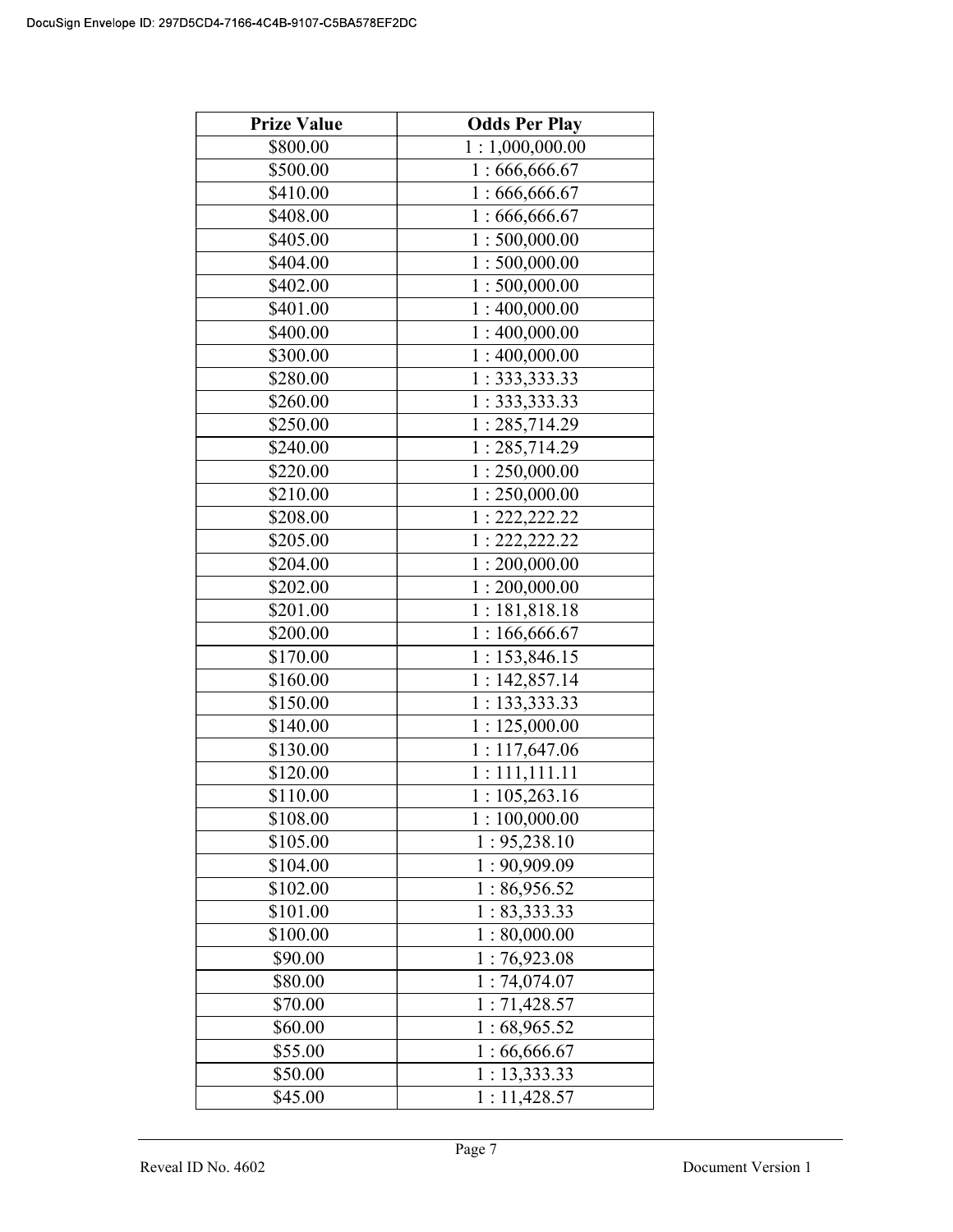| <b>Prize Value</b> | <b>Odds Per Play</b> |
|--------------------|----------------------|
| \$40.00            | 1:10,000.00          |
| \$35.00            | 1:8,888.89           |
| \$30.00            | 1:8,000.00           |
| \$28.00            | 1:7,272.73           |
| \$26.00            | 1:6,666.67           |
| \$25.00            | 1:5,714.29           |
| \$25.00            | 1:5,714.29           |
| \$24.00            | 1:5,000.00           |
| \$24.00            | 1:5,000.00           |
| \$22.00            | 1:4,444.44           |
| \$22.00            | 1:4,444.44           |
| \$21.00            | 1:4,000.00           |
| \$21.00            | 1:4,000.00           |
| \$20.00            | 1:3,333.33           |
| \$20.00            | 1:3,333.33           |
| \$18.00            | 1:2,857.14           |
| \$18.00            | 1:2,857.14           |
| \$17.00            | 1:2,500.00           |
| \$17.00            | 1:2,500.00           |
| \$16.00            | 1:2,352.94           |
| \$16.00            | 1:2,352.94           |
| \$15.00            | 1:2,000.00           |
| \$15.00            | 1:2,000.00           |
| \$14.00            | 1:1,666.67           |
| \$14.00            | 1:1,666.67           |
| \$13.00            | 1:1,333.33           |
| \$13.00            | 1:1,333.33           |
| \$12.00            | 1:1,000.00           |
| \$12.00            | 1:1,000.00           |
| \$11.00            | 1:800.00             |
| \$11.00            | 1:800.00             |
| \$10.00            | 1:2,666.67           |
| \$10.00            | 1:2,666.67           |
| \$9.00             | 1:2,000.00           |
| \$9.00             | 1:2,000.00           |
| \$8.00             | 1:800.00             |
| \$8.00             | 1:800.00             |
| \$7.00             | 1:400.00             |
| \$7.00             | 1:400.00             |
| \$6.00             | 1:250.00             |
| \$6.00             | 1:250.00             |
| \$5.00             | 1:133.33             |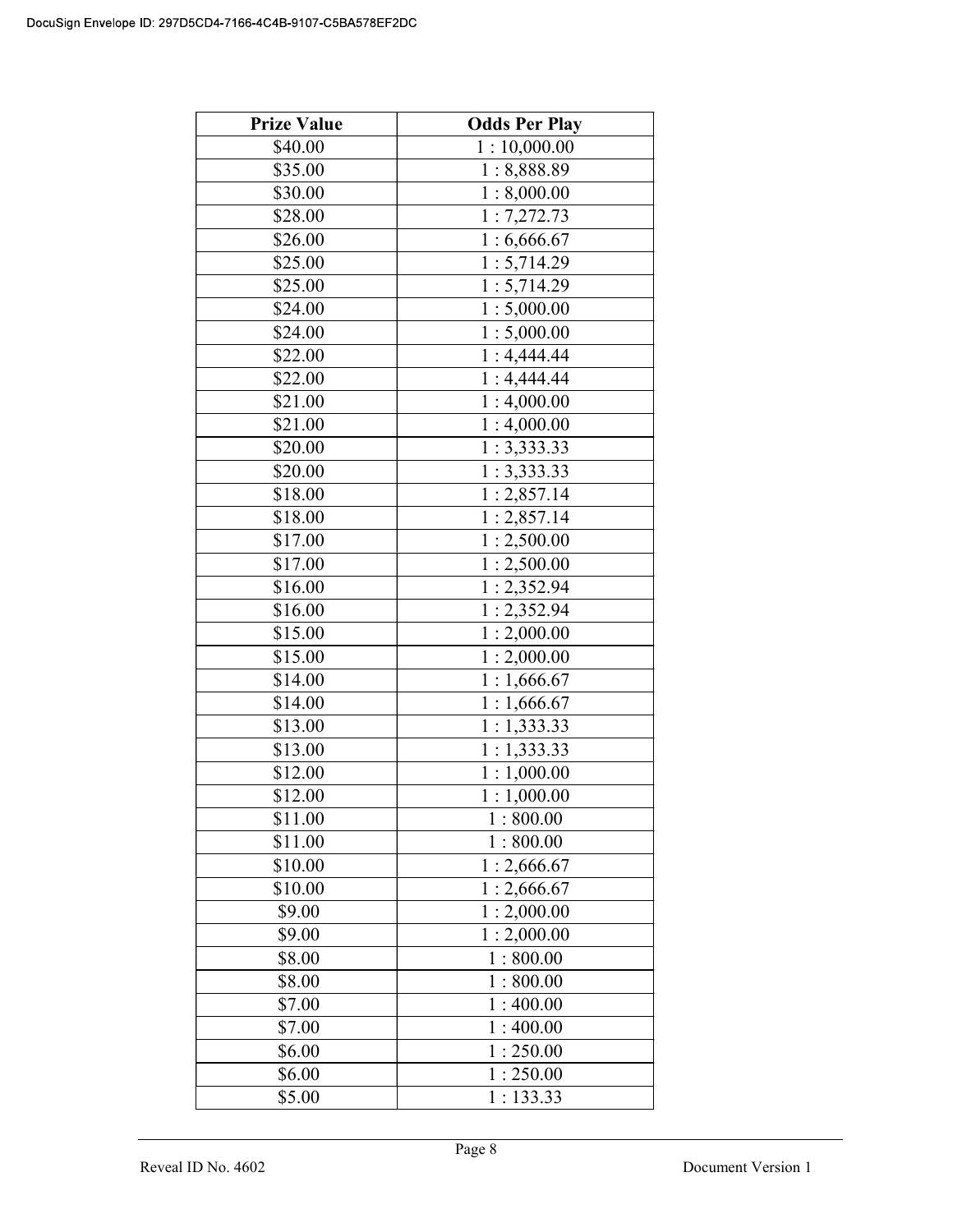| <b>Prize Value</b> | <b>Odds Per Play</b> |
|--------------------|----------------------|
| \$5.00             | 1:133.33             |
| \$4.00             | 1:100.00             |
| \$3.00             | 1:40.00              |
| \$2.00             | 1:11.33              |
| \$1.00             | 1:10.67              |

## OVERALL GAME ODDS: 3.80<br>PRIZE PAYOUT: 85.00% PRIZE PAYOUT:

# PRICE: \$2.00

| <b>Prize Value</b>                  | <b>Odds Per Play</b> |
|-------------------------------------|----------------------|
| \$<br>15,000.00                     | 1:2,000,000.00       |
| \$<br>7,500.00                      | 1:2,000,000.00       |
| \$<br>3,750.00                      | 1:2,000,000.00       |
| $\overline{\$}$<br>1,875.00         | 1:2,000,000.00       |
| $\overline{\$}$<br>1,620.00         | 1:1,000,000.00       |
| \$<br>1,610.00                      | 1:1,000,000.00       |
| \$<br>1,600.00                      | 1:1,000,000.00       |
| $\overline{\mathbb{S}}$<br>1,000.00 | 1:666,666.67         |
| \$<br>820.00                        | 1:666,666.67         |
| \$<br>816.00                        | 1:666,666.67         |
| \$<br>810.00                        | 1:500,000.00         |
| \$<br>808.00                        | 1:500,000.00         |
| \$<br>804.00                        | 1:500,000.00         |
| \$<br>802.00                        | 1:400,000.00         |
| \$<br>800.00                        | 1:400,000.00         |
| \$<br>600.00                        | 1:400,000.00         |
| $\overline{\$}$<br>560.00           | 1: 333, 333.33       |
| \$<br>520.00                        | 1: 333, 333.33       |
| \$<br>500.00                        | 1:285,714.29         |
| \$<br>480.00                        | 1:285,714.29         |
| \$<br>440.00                        | 1:250,000.00         |
| \$<br>420.00                        | 1:250,000.00         |
| \$<br>416.00                        | 1: 222, 222.22       |
| \$<br>410.00                        | 1: 222, 222.22       |
| \$<br>408.00                        | 1:200,000.00         |
| \$<br>404.00                        | 1:200,000.00         |
| \$<br>402.00                        | 1:181,818.18         |
| \$<br>400.00                        | 1:166,666.67         |
| \$<br>340.00                        | 1:153,846.15         |
| \$<br>320.00                        | 1:142,857.14         |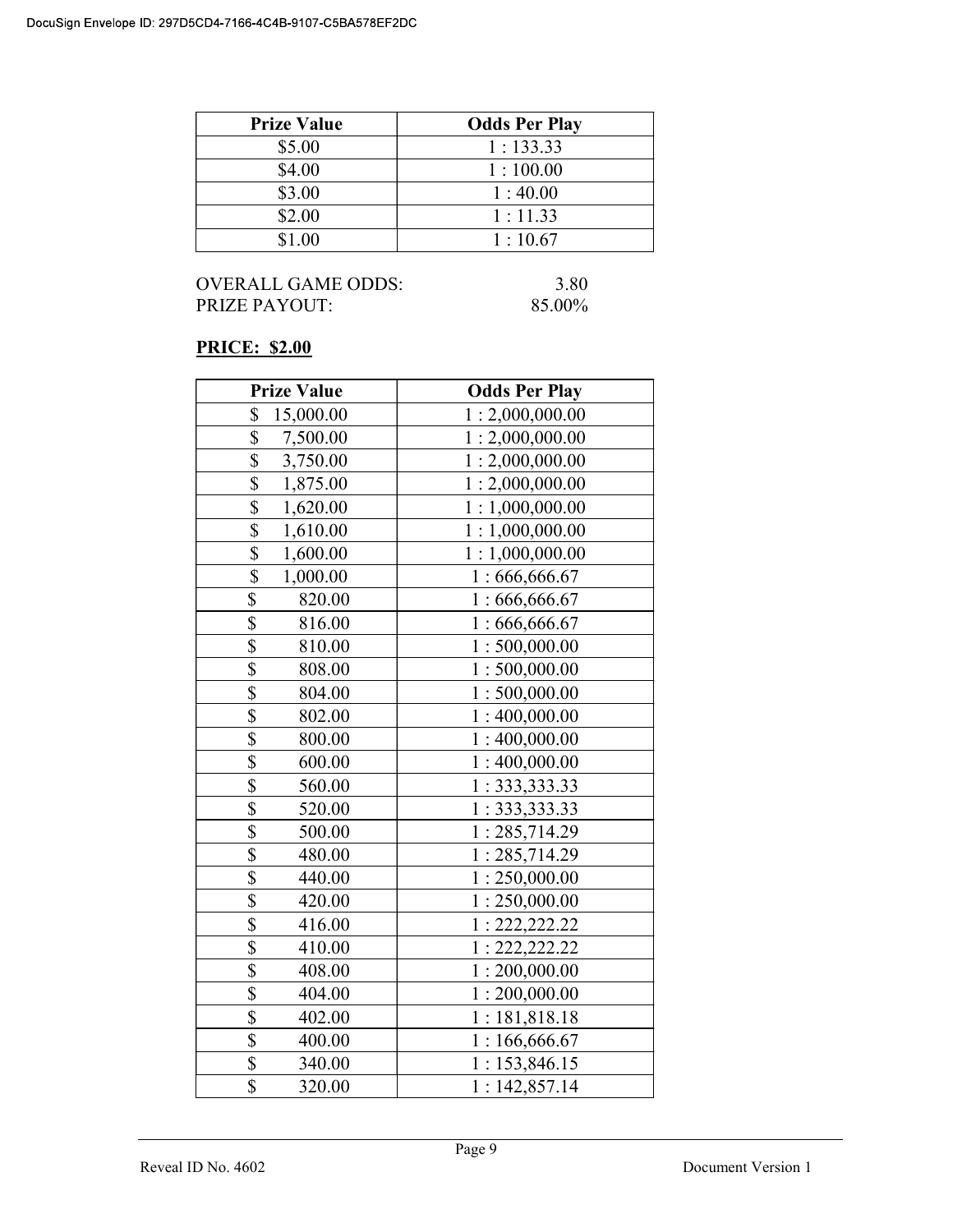| <b>Prize Value</b>               | <b>Odds Per Play</b> |
|----------------------------------|----------------------|
| \$<br>300.00                     | 1: 133, 333.33       |
| \$<br>280.00                     | 1:125,000.00         |
| \$<br>260.00                     | 1:117,647.06         |
| \$<br>240.00                     | 1:111,111.11         |
| \$<br>220.00                     | 1:105,263.16         |
| \$<br>216.00                     | 1:100,000.00         |
| \$<br>210.00                     | 1:95,238.10          |
| \$<br>208.00                     | 1:90,909.09          |
| \$<br>204.00                     | 1:86,956.52          |
| \$<br>202.00                     | 1:83,333.33          |
| \$<br>200.00                     | 1:80,000.00          |
| \$<br>180.00                     | 1:76,923.08          |
| \$<br>160.00                     | 1:74,074.07          |
| \$<br>140.00                     | 1:71,428.57          |
| \$<br>120.00                     | 1:68,965.52          |
| \$<br>110.00                     | 1:66,666.67          |
| \$<br>100.00                     | 1:13,333.33          |
| \$<br>90.00                      | 1:11,428.57          |
| \$<br>80.00                      | 1:10,000.00          |
| \$<br>70.00                      | 1:8,888.89           |
| \$<br>60.00                      | 1:8,000.00           |
| \$<br>56.00                      | 1:7,272.73           |
| $\overline{\mathbb{S}}$<br>52.00 | 1:6,666.67           |
| \$<br>50.00                      | 1:5,714.29           |
| \$<br>50.00                      | 1:5,714.29           |
| \$<br>48.00                      | 1:5,000.00           |
| \$<br>48.00                      | 1:5,000.00           |
| \$<br>44.00                      | 1:4,444.44           |
| \$<br>44.00                      | 1:4,444.44           |
| \$<br>42.00                      | 1:4,000.00           |
| \$<br>42.00                      | 1:4,000.00           |
| \$<br>40.00                      | 1:3,333.33           |
| \$<br>40.00                      | 1:3,333.33           |
| \$<br>36.00                      | 1:2,857.14           |
| \$<br>36.00                      | 1:2,857.14           |
| \$<br>34.00                      | 1:2,500.00           |
| $\overline{\mathbb{S}}$<br>34.00 | 1:2,500.00           |
| \$<br>32.00                      | 1:2,352.94           |
| \$<br>32.00                      | 1:2,352.94           |
| \$<br>30.00                      | 1:2,000.00           |
| \$<br>30.00                      | 1:2,000.00           |
| \$<br>28.00                      | 1:1,666.67           |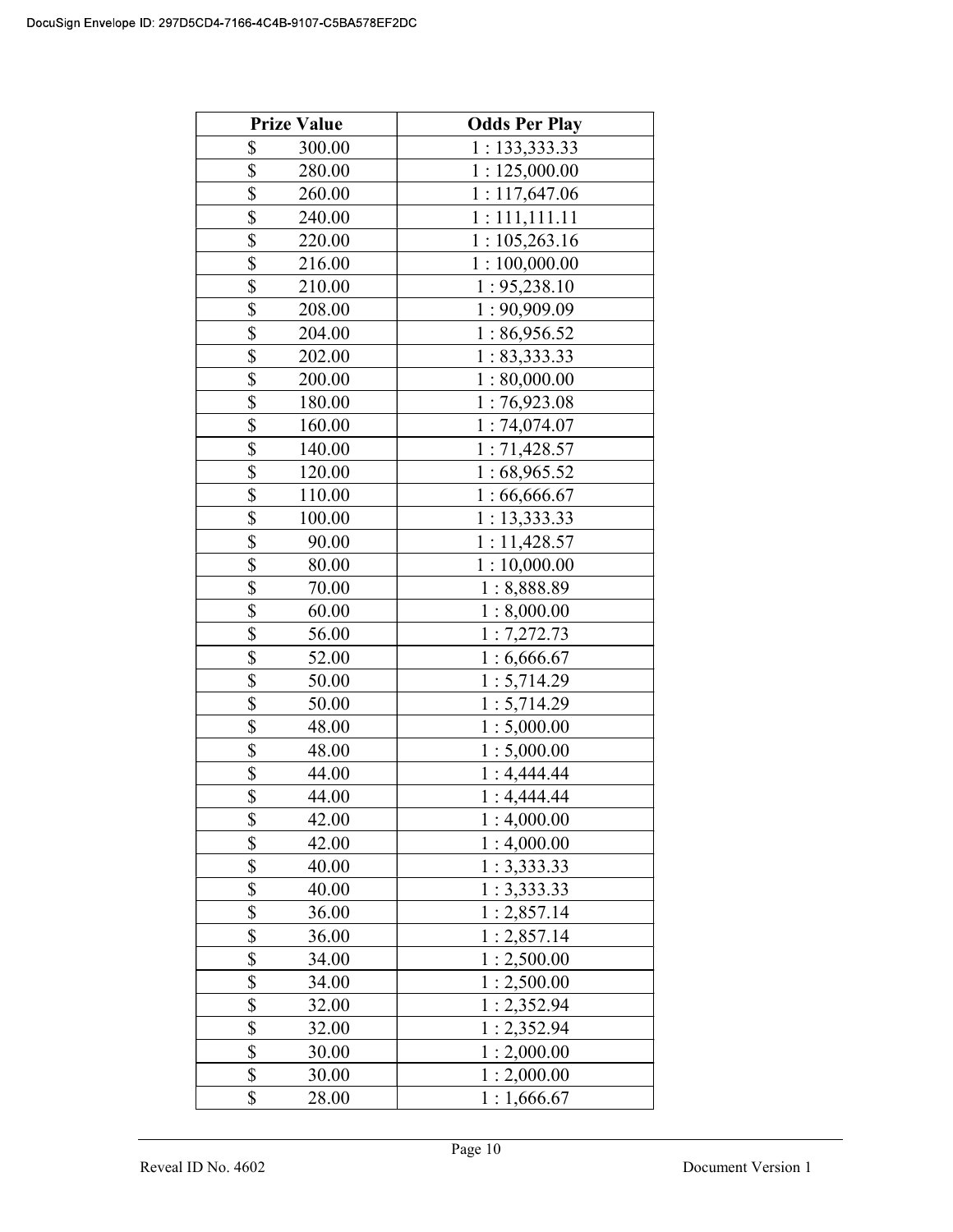| <b>Prize Value</b> | <b>Odds Per Play</b> |
|--------------------|----------------------|
| \$<br>28.00        | 1:1,666.67           |
| \$<br>26.00        | 1:1,333.33           |
| \$<br>26.00        | 1:1,333.33           |
| \$<br>24.00        | 1:1,000.00           |
| \$<br>24.00        | 1:1,000.00           |
| \$<br>22.00        | 1:800.00             |
| \$<br>22.00        | 1:800.00             |
| \$<br>20.00        | 1:2,666.67           |
| \$<br>20.00        | 1:2,666.67           |
| \$<br>18.00        | 1:2,000.00           |
| \$<br>18.00        | 1:2,000.00           |
| \$<br>16.00        | 1:800.00             |
| \$<br>16.00        | 1:800.00             |
| \$<br>14.00        | 1:400.00             |
| \$<br>14.00        | 1:400.00             |
| \$<br>12.00        | 1:250.00             |
| \$<br>12.00        | 1:250.00             |
| \$<br>10.00        | 1:133.33             |
| \$<br>10.00        | 1:133.33             |
| \$<br>8.00         | 1:100.00             |
| \$<br>6.00         | 1:38.10              |
| \$<br>4.00         | 1:11.35              |
| \$<br>2.00         | 1:10.79              |

## OVERALL GAME ODDS: 3.80<br>PRIZE PAYOUT: 85.00% PRIZE PAYOUT:

# PRICE: \$3.00

| <b>Prize Value</b> | <b>Odds Per Play</b> |
|--------------------|----------------------|
| 20,000.00<br>\$    | 1:2,000,000.00       |
| 10,000.00<br>\$    | 1:2,000,000.00       |
| 5,000.00<br>\$     | 1:2,000,000.00       |
| 2,500.00<br>\$     | 1:2,000,000.00       |
| 2,430.00<br>\$     | 1:1,000,000.00       |
| 2,415.00<br>\$     | 1:1,000,000.00       |
| \$<br>2,400.00     | 1:1,000,000.00       |
| 1,500.00<br>\$     | 1:666,666.67         |
| 1,230.00<br>\$     | 1:666,666.67         |
| 1,224.00<br>\$     | 1:666,666.67         |
| 1,215.00<br>\$     | 1:500,000.00         |
| 1,212.00<br>\$     | 1:500,000.00         |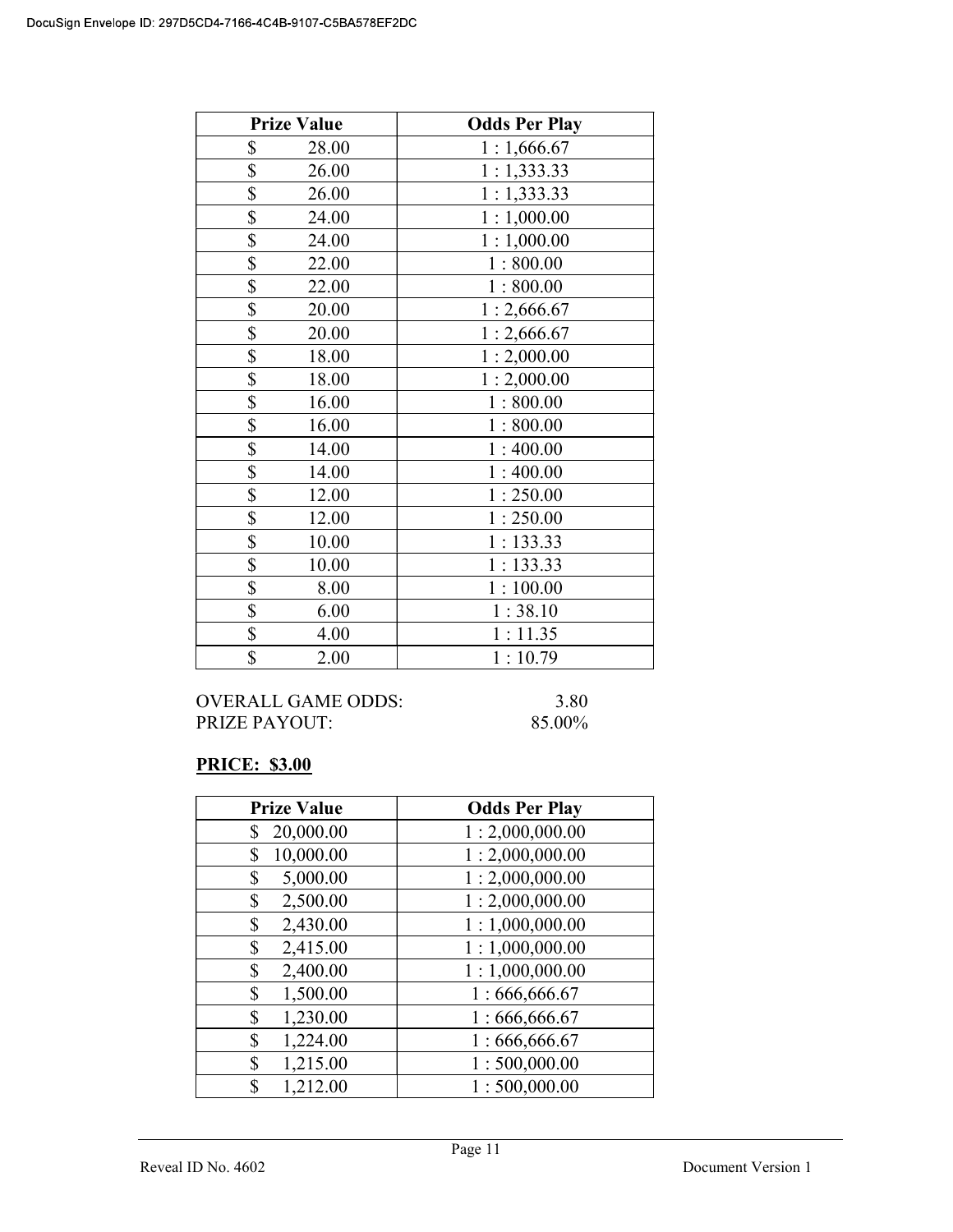| <b>Prize Value</b>       | <b>Odds Per Play</b> |
|--------------------------|----------------------|
| \$<br>1,206.00           | 1:500,000.00         |
| \$<br>1,203.00           | 1:400,000.00         |
| \$<br>1,200.00           | 1:400,000.00         |
| \$<br>900.00             | 1:400,000.00         |
| \$<br>840.00             | 1: 333, 333.33       |
| \$<br>780.00             | 1: 333, 333.33       |
| \$<br>750.00             | 1:285,714.29         |
| \$<br>720.00             | 1:285,714.29         |
| \$<br>660.00             | 1:250,000.00         |
| \$<br>630.00             | 1:250,000.00         |
| \$<br>624.00             | 1: 222, 222.22       |
| \$<br>615.00             | 1: 222, 222.22       |
| \$<br>612.00             | 1:200,000.00         |
| \$<br>606.00             | 1:200,000.00         |
| \$<br>603.00             | 1:181,818.18         |
| \$<br>600.00             | 1:166,666.67         |
| \$<br>510.00             | 1:153,846.15         |
| \$<br>480.00             | 1:142,857.14         |
| \$<br>450.00             | 1: 133, 333.33       |
| \$<br>420.00             | 1:125,000.00         |
| \$<br>390.00             | 1:117,647.06         |
| \$<br>360.00             | 1:111,111.11         |
| \$<br>330.00             | 1:105,263.16         |
| \$<br>324.00             | 1:100,000.00         |
| \$<br>315.00             | 1:95,238.10          |
| \$<br>312.00             | 1:90,909.09          |
| \$<br>306.00             | 1:86,956.52          |
| \$<br>303.00             | 1: 83,333.33         |
| \$<br>300.00             | $1:80,\!000.00$      |
| \$<br>270.00             | 1:76,923.08          |
| \$<br>240.00             | 1:74,074.07          |
| \$<br>210.00             | 1:71,428.57          |
| \$<br>180.00             | 1:68,965.52          |
| \$<br>165.00             | 1:66,666.67          |
| \$<br>150.00             | 1:13,333.33          |
| \$<br>135.00             | 1:11,428.57          |
| \$<br>120.00             | 1:10,000.00          |
| \$<br>105.00             | 1:8,888.89           |
| \$<br>90.00              | 1:8,000.00           |
| \$<br>84.00              | 1:7,272.73           |
| $\overline{\$}$<br>78.00 | 1:6,666.67           |
| \$<br>75.00              | 1:5,714.29           |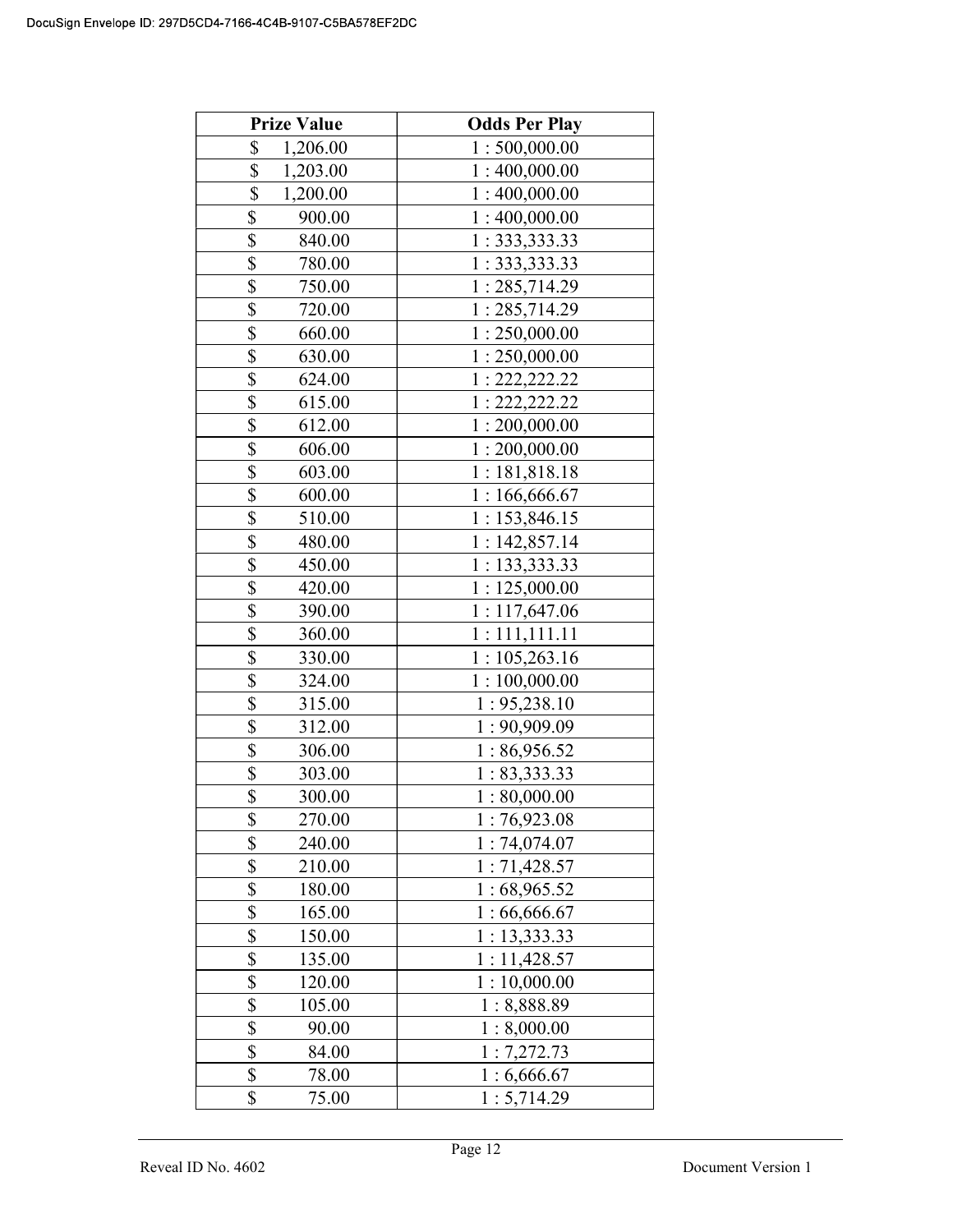| <b>Prize Value</b> | <b>Odds Per Play</b> |
|--------------------|----------------------|
| \$<br>75.00        | 1:5,714.29           |
| \$<br>72.00        | 1:5,000.00           |
| \$<br>72.00        | 1:5,000.00           |
| \$<br>66.00        | 1:4,444.44           |
| \$<br>66.00        | 1:4,444.44           |
| \$<br>63.00        | 1:4,000.00           |
| \$<br>63.00        | 1:4,000.00           |
| \$<br>60.00        | 1:3,333.33           |
| \$<br>60.00        | 1:3,333.33           |
| \$<br>54.00        | 1:2,857.14           |
| \$<br>54.00        | 1:2,857.14           |
| \$<br>51.00        | 1:2,500.00           |
| \$<br>51.00        | 1:2,500.00           |
| \$<br>48.00        | 1:2,352.94           |
| \$<br>48.00        | 1:2,352.94           |
| \$<br>45.00        | 1:2,000.00           |
| \$<br>45.00        | 1:2,000.00           |
| \$<br>42.00        | 1:1,666.67           |
| \$<br>42.00        | 1:1,666.67           |
| \$<br>39.00        | 1:1,333.33           |
| \$<br>39.00        | 1:1,333.33           |
| \$<br>36.00        | 1:1,000.00           |
| \$<br>36.00        | 1:1,000.00           |
| \$<br>33.00        | 1:800.00             |
| \$<br>33.00        | 1:800.00             |
| \$<br>30.00        | 1:2,666.67           |
| \$<br>30.00        | 1:2,666.67           |
| \$<br>27.00        | 1:2,000.00           |
| \$<br>27.00        | 1:2,000.00           |
| \$<br>24.00        | 1:800.00             |
| \$<br>24.00        | 1:800.00             |
| \$<br>21.00        | 1:400.00             |
| \$<br>21.00        | 1:400.00             |
| \$<br>18.00        | 1:250.00             |
| \$<br>18.00        | 1:250.00             |
| \$<br>15.00        | 1:133.33             |
| \$<br>15.00        | 1:133.33             |
| \$<br>12.00        | 1:100.00             |
| \$<br>9.00         | 1:38.10              |
| \$<br>6.00         | 1:11.25              |
| \$<br>3.00         | 1:10.88              |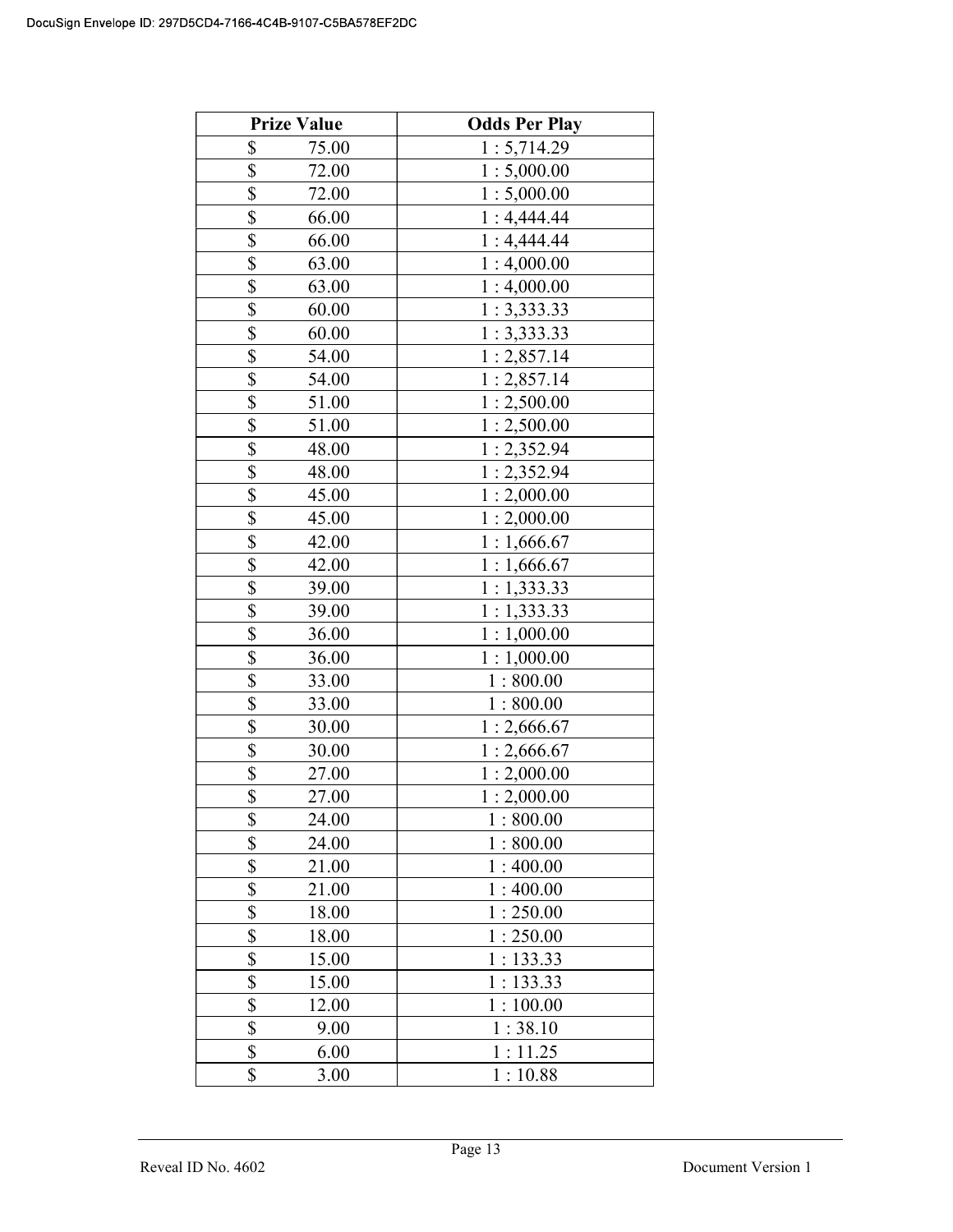| OVERALL GAME ODDS: | 3.80   |
|--------------------|--------|
| PRIZE PAYOUT:      | 85.00% |

# PRICE: \$5.00

| <b>Prize Value</b> | <b>Odds Per Play</b> |
|--------------------|----------------------|
| \$35,000.00        | 1:2,000,000.00       |
| \$17,500.00        | 1:2,000,000.00       |
| \$8,750.00         | 1:2,000,000.00       |
| \$4,375.00         | 1:2,000,000.00       |
| \$4,050.00         | 1:1,000,000.00       |
| \$4,025.00         | 1:1,000,000.00       |
| \$4,000.00         | 1:1,000,000.00       |
| \$2,500.00         | 1:666,666.67         |
| \$2,050.00         | 1:666,666.67         |
| \$2,040.00         | 1:666,666.67         |
| \$2,025.00         | 1:500,000.00         |
| \$2,020.00         | 1:500,000.00         |
| \$2,010.00         | 1:500,000.00         |
| \$2,005.00         | 1:400,000.00         |
| \$2,000.00         | 1:400,000.00         |
| \$1,500.00         | 1:400,000.00         |
| \$1,400.00         | 1: 333, 333.33       |
| \$1,300.00         | 1: 333, 333.33       |
| \$1,250.00         | 1:285,714.29         |
| \$1,200.00         | 1:285,714.29         |
| \$1,100.00         | 1:250,000.00         |
| \$1,050.00         | 1:250,000.00         |
| \$1,040.00         | 1: 222, 222.22       |
| \$1,025.00         | 1: 222, 222.22       |
| \$1,020.00         | 1:200,000.00         |
| \$1,010.00         | 1:200,000.00         |
| \$1,005.00         | 1:181,818.18         |
| \$1,000.00         | 1:166,666.67         |
| \$850.00           | 1:153,846.15         |
| \$800.00           | 1:142,857.14         |
| \$750.00           | 1: 133,333.33        |
| \$700.00           | 1:125,000.00         |
| \$650.00           | 1:117,647.06         |
| \$600.00           | 1:111,111.11         |
| \$550.00           | 1:105,263.16         |
| \$540.00           | 1:100,000.00         |
| \$525.00           | 1: 95,238.10         |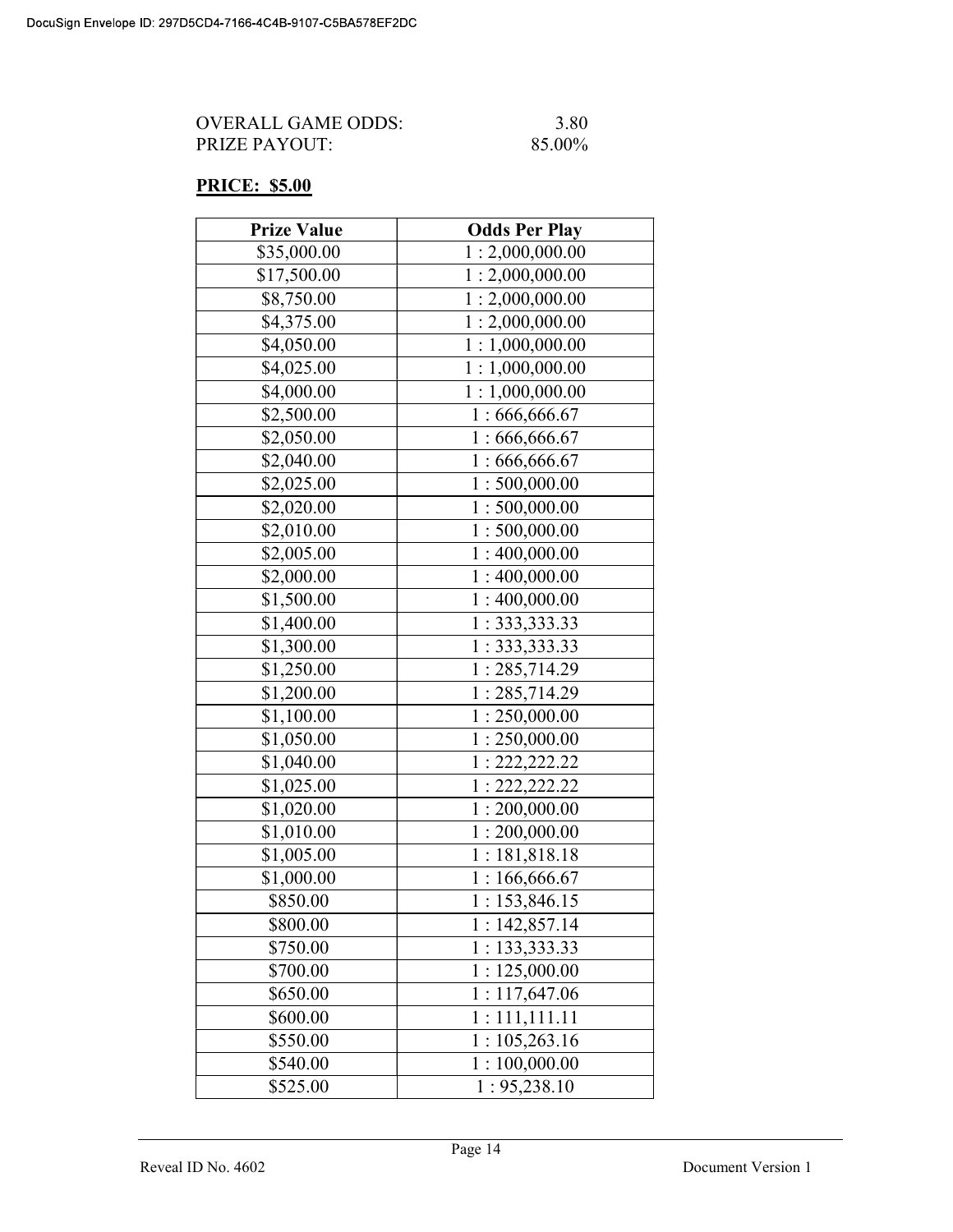| <b>Prize Value</b> | <b>Odds Per Play</b> |
|--------------------|----------------------|
| \$520.00           | 1:90,909.09          |
| \$510.00           | 1:86,956.52          |
| \$505.00           | 1: 83,333.33         |
| \$500.00           | 1:80,000.00          |
| \$450.00           | 1:76,923.08          |
| \$400.00           | 1:74,074.07          |
| \$350.00           | 1:71,428.57          |
| \$300.00           | 1:68,965.52          |
| \$275.00           | 1:66,666.67          |
| \$250.00           | 1: 13, 333.33        |
| \$225.00           | 1:11,428.57          |
| \$200.00           | 1:10,000.00          |
| \$175.00           | 1:8,888.89           |
| \$150.00           | 1:8,000.00           |
| \$140.00           | 1:7,272.73           |
| \$130.00           | 1:6,666.67           |
| \$125.00           | 1:5,714.29           |
| \$125.00           | 1:5,714.29           |
| \$120.00           | 1:5,000.00           |
| \$120.00           | 1:5,000.00           |
| \$110.00           | 1:4,444.44           |
| \$110.00           | 1:4,444.44           |
| \$105.00           | 1:4,000.00           |
| \$105.00           | 1:4,000.00           |
| \$100.00           | 1:3,333.33           |
| \$100.00           | 1:3,333.33           |
| \$90.00            | 1:2,857.14           |
| \$90.00            | 1:2,857.14           |
| \$85.00            | 1:2,500.00           |
| \$85.00            | 1:2,500.00           |
| \$80.00            | 1:2,352.94           |
| \$80.00            | 1:2,352.94           |
| \$75.00            | 1:2,000.00           |
| \$75.00            | 1:2,000.00           |
| \$70.00            | 1:1,666.67           |
| \$70.00            | 1:1,666.67           |
| \$65.00            | 1:1,333.33           |
| \$65.00            | 1:1,333.33           |
| \$60.00            | 1:1,000.00           |
| \$60.00            | 1:1,000.00           |
| \$55.00            | 1:800.00             |
| \$55.00            | 1:800.00             |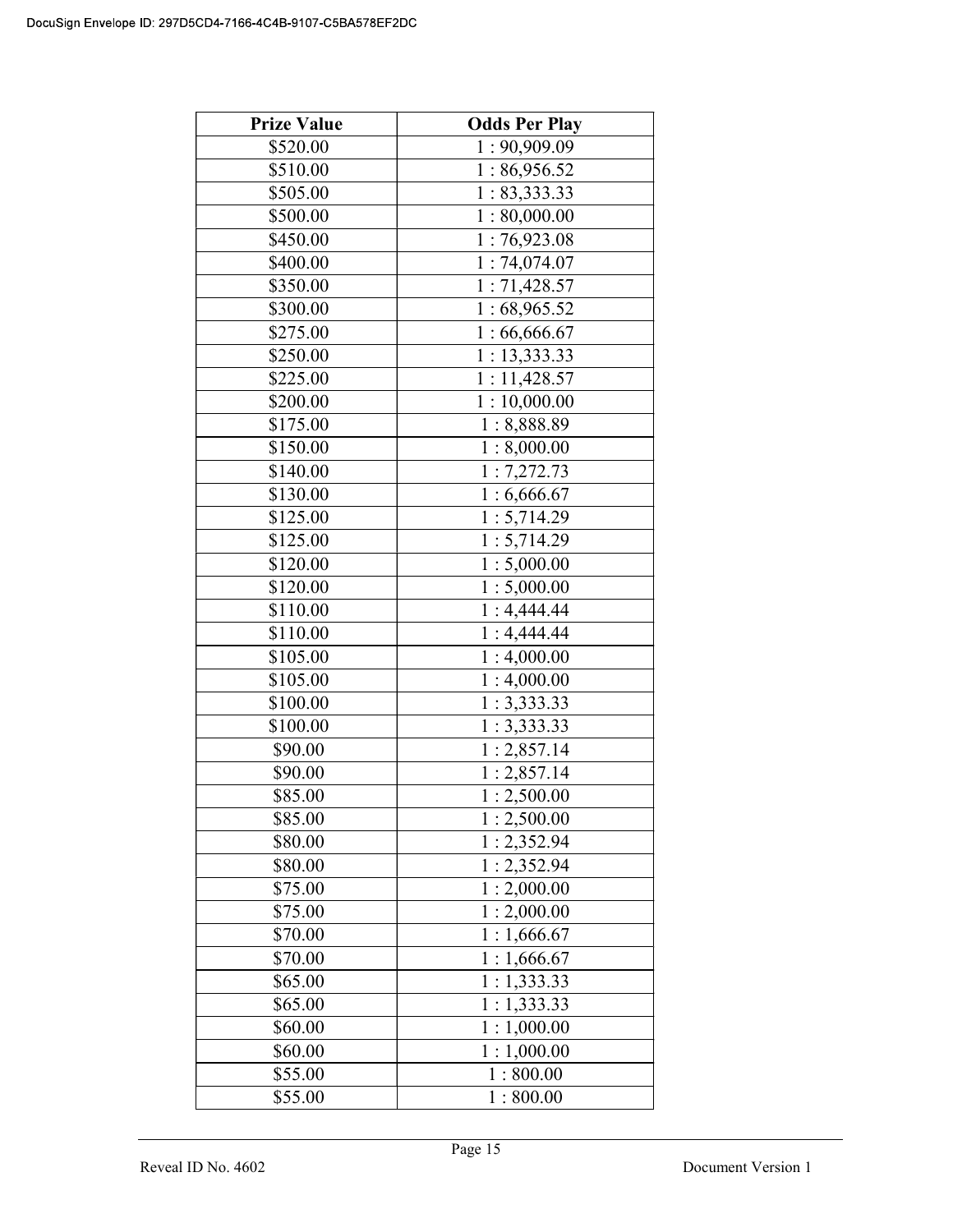| <b>Prize Value</b> | <b>Odds Per Play</b> |
|--------------------|----------------------|
| \$50.00            | 1:2,666.67           |
| \$50.00            | 1:2,666.67           |
| \$45.00            | 1:2,000.00           |
| \$45.00            | 1:2,000.00           |
| \$40.00            | 1:800.00             |
| \$40.00            | 1:800.00             |
| \$35.00            | 1:400.00             |
| \$35.00            | 1:400.00             |
| \$30.00            | 1:250.00             |
| \$30.00            | 1:250.00             |
| \$25.00            | 1:133.33             |
| \$25.00            | 1:133.33             |
| \$20.00            | 1:100.00             |
| \$15.00            | 1:38.10              |
| \$10.00            | 1:11.29              |
| \$5.00             | 1:10.85              |

| OVERALL GAME ODDS: | 3.80   |
|--------------------|--------|
| PRIZE PAYOUT:      | 85.00% |

 $85.00\%$ 

# PRICE: \$10.00

| <b>Prize Value</b> | <b>Odds Per Play</b> |
|--------------------|----------------------|
| \$70,000.00        | 1:2,000,000.00       |
| \$35,000.00        | 1:2,000,000.00       |
| \$17,500.00        | 1:2,000,000.00       |
| \$8,750.00         | 1:2,000,000.00       |
| \$8,100.00         | 1:1,000,000.00       |
| \$8,050.00         | 1:1,000,000.00       |
| \$8,000.00         | 1:1,000,000.00       |
| \$5,000.00         | 1:666,666.67         |
| \$4,100.00         | 1:666,666.67         |
| \$4,080.00         | 1:666,666.67         |
| \$4,050.00         | 1:500,000.00         |
| \$4,040.00         | 1:500,000.00         |
| \$4,020.00         | 1:500,000.00         |
| \$4,010.00         | 1:400,000.00         |
| \$4,000.00         | 1:400,000.00         |
| \$3,000.00         | 1:400,000.00         |
| \$2,800.00         | 1: 333, 333.33       |
| \$2,600.00         | 1: 333, 333.33       |
| \$2,500.00         | 1:285,714.29         |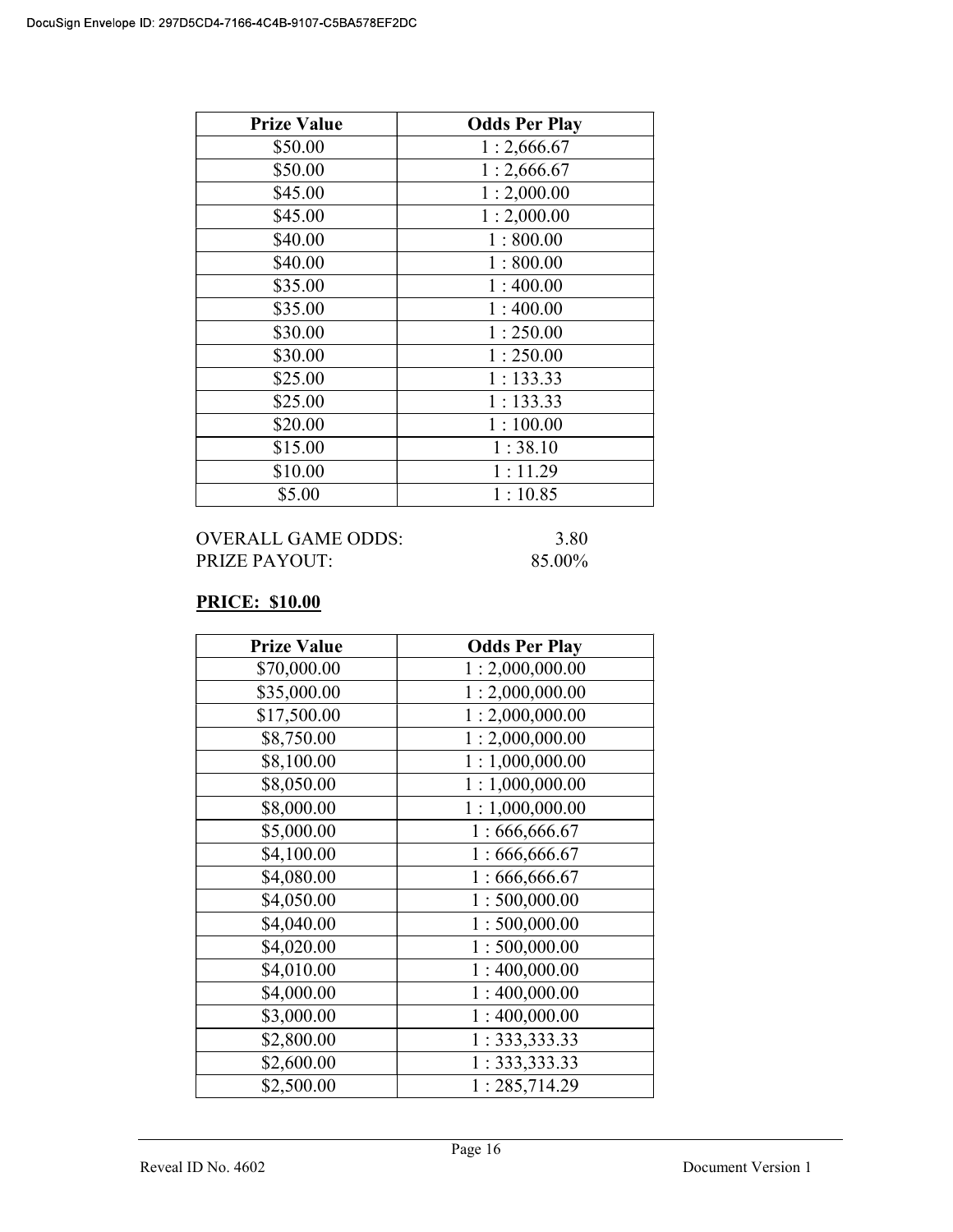| <b>Prize Value</b> | <b>Odds Per Play</b> |
|--------------------|----------------------|
| \$2,400.00         | 1:285,714.29         |
| \$2,200.00         | 1:250,000.00         |
| \$2,100.00         | 1:250,000.00         |
| \$2,080.00         | 1: 222, 222.22       |
| \$2,050.00         | 1: 222, 222.22       |
| \$2,040.00         | 1:200,000.00         |
| \$2,020.00         | 1:200,000.00         |
| \$2,010.00         | 1:181,818.18         |
| \$2,000.00         | 1:166,666.67         |
| \$1,700.00         | 1:153,846.15         |
| \$1,600.00         | 1:142,857.14         |
| \$1,500.00         | 1: 133,333.33        |
| \$1,400.00         | 1:125,000.00         |
| \$1,300.00         | 1:117,647.06         |
| \$1,200.00         | 1: 111, 111.11       |
| \$1,100.00         | 1:105,263.16         |
| \$1,080.00         | 1:100,000.00         |
| \$1,050.00         | 1: 95,238.10         |
| \$1,040.00         | 1:90,909.09          |
| \$1,020.00         | 1:86,956.52          |
| \$1,010.00         | 1: 83,333.33         |
| \$1,000.00         | 1:80,000.00          |
| \$900.00           | 1:76,923.08          |
| \$800.00           | 1:74,074.07          |
| \$700.00           | 1:71,428.57          |
| \$600.00           | 1:68,965.52          |
| \$550.00           | 1:66,666.67          |
| \$500.00           | 1:13,333.33          |
| \$450.00           | 1:11,428.57          |
| \$400.00           | 1:10,000.00          |
| \$350.00           | 1:8,888.89           |
| \$300.00           | 1:8,000.00           |
| \$280.00           | 1:7,272.73           |
| \$260.00           | 1:6,666.67           |
| \$250.00           | 1:5,714.29           |
| \$250.00           | 1:5,714.29           |
| \$240.00           | 1:5,000.00           |
| \$240.00           | 1:5,000.00           |
| \$220.00           | 1:4,444.44           |
| \$220.00           | 1:4,444.44           |
| \$210.00           | 1:4,000.00           |
| \$210.00           | 1:4,000.00           |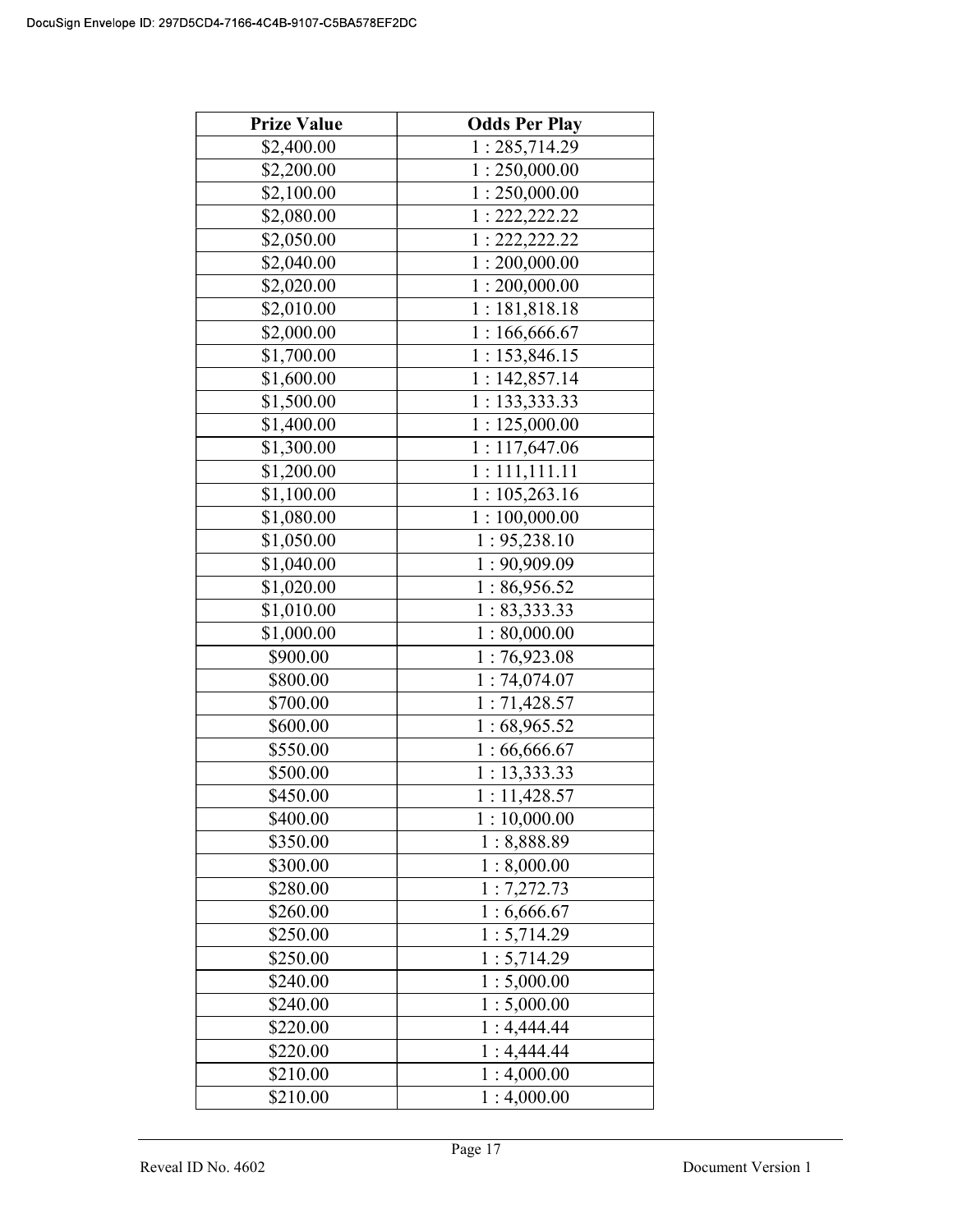| <b>Prize Value</b> | <b>Odds Per Play</b>      |
|--------------------|---------------------------|
| \$200.00           | 1:3,333.33                |
| \$200.00           | 1:3,333.33                |
| \$180.00           | 1:2,857.14                |
| \$180.00           | 1:2,857.14                |
| \$170.00           | 1:2,500.00                |
| \$170.00           | 1:2,500.00                |
| \$160.00           | 1:2,352.94                |
| \$160.00           | 1:2,352.94                |
| \$150.00           | 1:2,000.00                |
| \$150.00           | 1:2,000.00                |
| \$140.00           | 1:1,666.67                |
| \$140.00           | $\overline{1}$ : 1,666.67 |
| \$130.00           | 1:1,333.33                |
| \$130.00           | 1:1,333.33                |
| \$120.00           | 1:1,000.00                |
| \$120.00           | 1:1,000.00                |
| \$110.00           | 1:800.00                  |
| \$110.00           | 1:800.00                  |
| \$100.00           | 1:2,666.67                |
| \$100.00           | 1:2,666.67                |
| \$90.00            | 1:2,000.00                |
| \$90.00            | 1:2,000.00                |
| \$80.00            | 1:800.00                  |
| \$80.00            | 1:800.00                  |
| \$70.00            | 1:400.00                  |
| \$70.00            | 1:400.00                  |
| \$60.00            | 1:250.00                  |
| \$60.00            | 1:250.00                  |
| \$50.00            | 1:133.33                  |
| \$50.00            | 1:133.33                  |
| \$40.00            | 1:100.00                  |
| \$30.00            | 1:38.10                   |
| \$20.00            | 1:11.29                   |
| \$10.00            | 1:10.85                   |

| OVERALL GAME ODDS: | 3.80   |
|--------------------|--------|
| PRIZE PAYOUT:      | 85.00% |

# PRICE: \$20.00

| <b>Prize Value</b> | <b>Odds Per Play</b> |
|--------------------|----------------------|
| \$140,000.00       | 1:2,000,000.00       |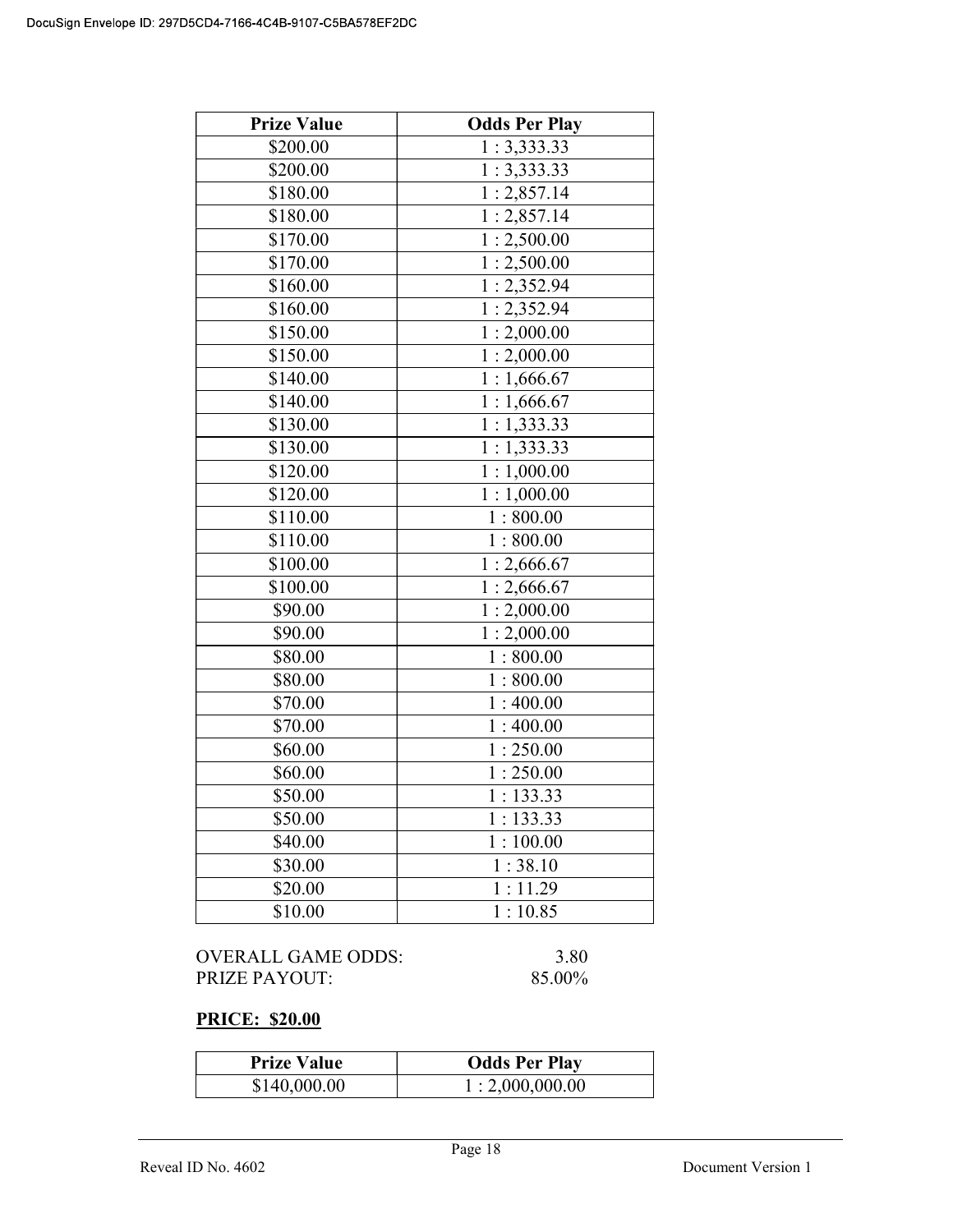| <b>Prize Value</b> | <b>Odds Per Play</b>        |
|--------------------|-----------------------------|
| \$70,000.00        | 1:2,000,000.00              |
| \$35,000.00        | 1:2,000,000.00              |
| \$17,500.00        | 1:2,000,000.00              |
| \$16,200.00        | 1:1,000,000.00              |
| \$16,100.00        | 1:1,000,000.00              |
| \$16,000.00        | 1:1,000,000.00              |
| \$10,000.00        | 1:666,666.67                |
| \$8,200.00         | 1:666,666.67                |
| \$8,160.00         | 1:666,666.67                |
| \$8,100.00         | 1:500,000.00                |
| \$8,080.00         | 1:500,000.00                |
| \$8,040.00         | 1:500,000.00                |
| \$8,020.00         | 1:400,000.00                |
| \$8,000.00         | $\overline{1}$ : 400,000.00 |
| \$6,000.00         | 1:400,000.00                |
| \$5,600.00         | 1:333,333.33                |
| \$5,200.00         | 1: 333, 333.33              |
| \$5,000.00         | 1:285,714.29                |
| \$4,800.00         | 1:285,714.29                |
| \$4,400.00         | 1:250,000.00                |
| \$4,200.00         | 1:250,000.00                |
| \$4,160.00         | 1: 222, 222.22              |
| \$4,100.00         | 1: 222, 222.22              |
| \$4,080.00         | 1:200,000.00                |
| \$4,040.00         | 1:200,000.00                |
| \$4,020.00         | 1:181,818.18                |
| \$4,000.00         | 1:166,666.67                |
| \$3,400.00         | 1:153,846.15                |
| \$3,200.00         | 1:142,857.14                |
| \$3,000.00         | 1:133,333.33                |
| \$2,800.00         | 1:125,000.00                |
| \$2,600.00         | 1:117,647.06                |
| \$2,400.00         | 1:111,111.11                |
| \$2,200.00         | 1:105,263.16                |
| \$2,160.00         | 1:100,000.00                |
| \$2,100.00         | 1: 95,238.10                |
| \$2,080.00         | 1:90,909.09                 |
| \$2,040.00         | 1:86,956.52                 |
| \$2,020.00         | 1: 83,333.33                |
| \$2,000.00         | 1:80,000.00                 |
| \$1,800.00         | 1:76,923.08                 |
| \$1,600.00         | 1:74,074.07                 |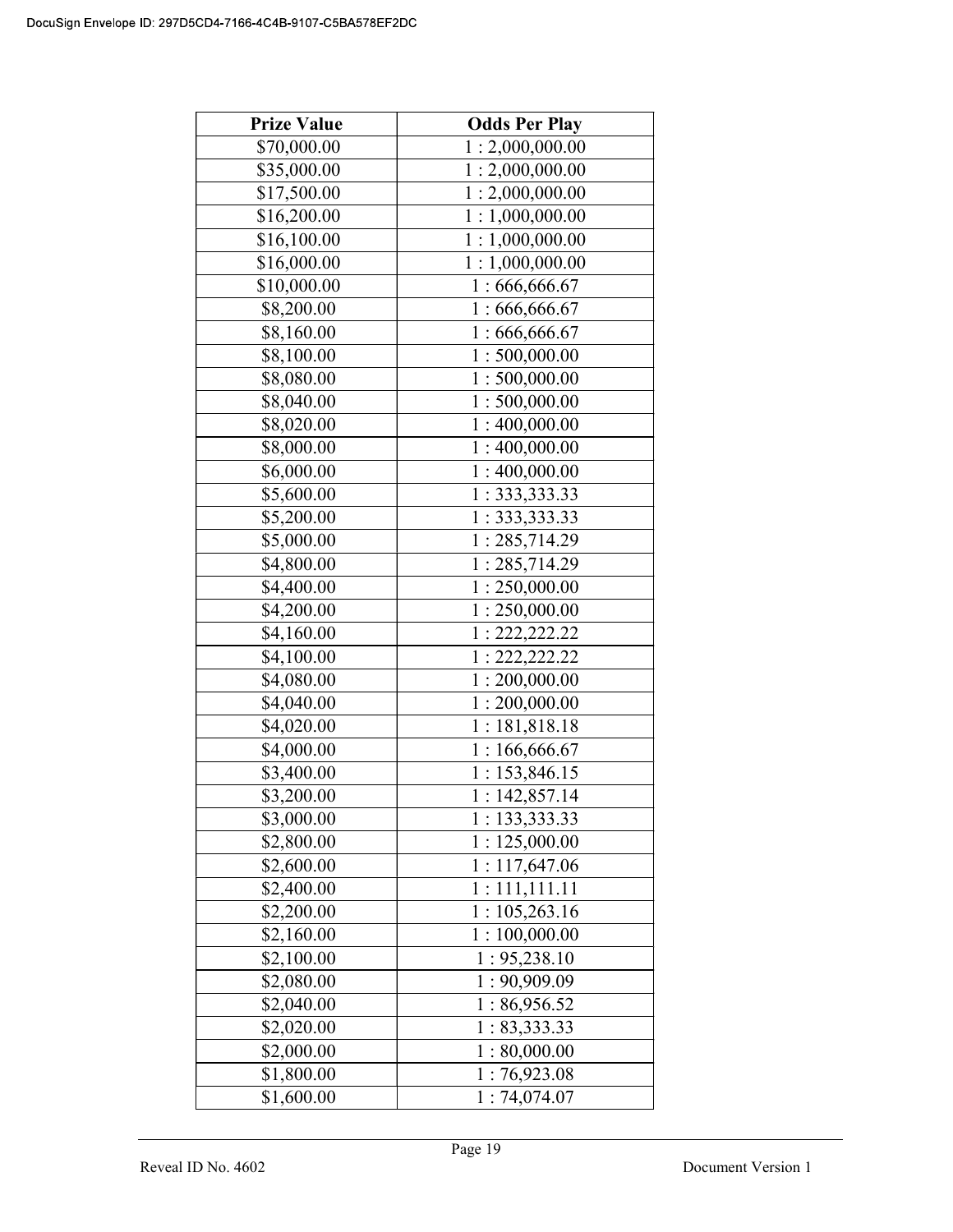| <b>Prize Value</b> | <b>Odds Per Play</b> |  |
|--------------------|----------------------|--|
| \$1,400.00         | 1:71,428.57          |  |
| \$1,200.00         | 1:68,965.52          |  |
| \$1,100.00         | 1:66,666.67          |  |
| \$1,000.00         | 1: 13,333.33         |  |
| \$900.00           | 1:11,428.57          |  |
| \$800.00           | 1:10,000.00          |  |
| \$700.00           | 1:8,888.89           |  |
| \$600.00           | 1:8,000.00           |  |
| \$560.00           | 1:7,272.73           |  |
| \$520.00           | 1:6,666.67           |  |
| \$500.00           | 1:5,714.29           |  |
| \$500.00           | 1:5,714.29           |  |
| \$480.00           | 1:5,000.00           |  |
| \$480.00           | 1:5,000.00           |  |
| \$440.00           | 1:4,444.44           |  |
| \$440.00           | 1:4,444.44           |  |
| \$420.00           | 1:4,000.00           |  |
| \$420.00           | 1:4,000.00           |  |
| \$400.00           | 1:3,333.33           |  |
| \$400.00           | 1:3,333.33           |  |
| \$360.00           | 1:2,857.14           |  |
| \$360.00           | 1:2,857.14           |  |
| \$340.00           | 1:2,500.00           |  |
| \$340.00           | 1:2,500.00           |  |
| \$320.00           | 1:2,352.94           |  |
| \$320.00           | 1:2,352.94           |  |
| \$300.00           | 1:2,000.00           |  |
| \$300.00           | 1:2,000.00           |  |
| \$280.00           | 1:1,666.67           |  |
| \$280.00           | 1:1,666.67           |  |
| \$260.00           | 1:1,333.33           |  |
| \$260.00           | 1:1,333.33           |  |
| \$240.00           | 1:1,000.00           |  |
| \$240.00           | 1:1,000.00           |  |
| \$220.00           | 1:800.00             |  |
| \$220.00           | 1:800.00             |  |
| \$200.00           | 1:2,666.67           |  |
| \$200.00           | 1:2,666.67           |  |
| \$180.00           | 1:2,000.00           |  |
| \$180.00           | 1:2,000.00           |  |
| \$160.00           | 1:800.00             |  |
| \$160.00           | 1:800.00             |  |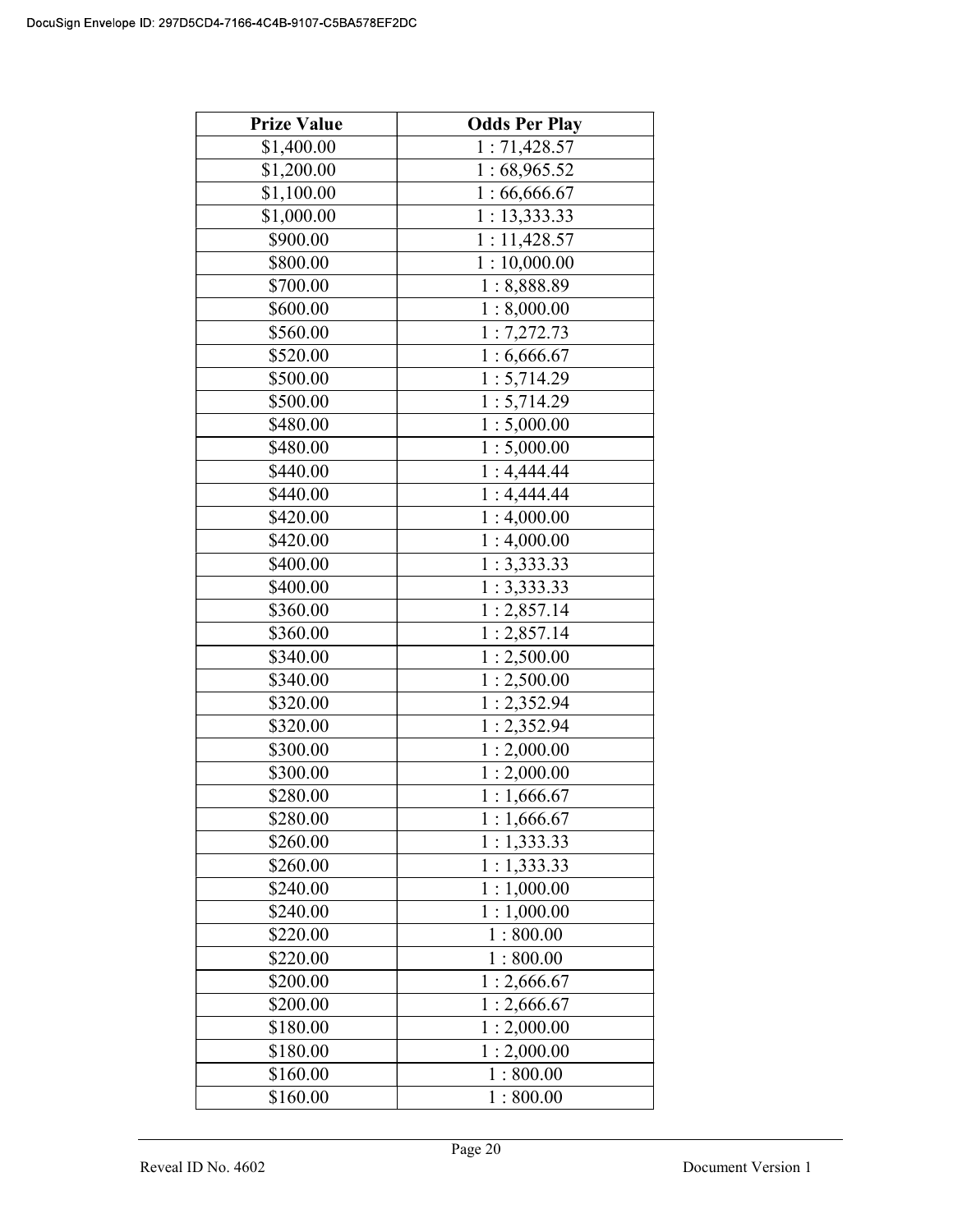| <b>Prize Value</b> | <b>Odds Per Play</b> |
|--------------------|----------------------|
| \$140.00           | 1:400.00             |
| \$140.00           | 1:400.00             |
| \$120.00           | 1:250.00             |
| \$120.00           | 1:250.00             |
| \$100.00           | 1:133.33             |
| \$100.00           | 1:133.33             |
| \$80.00            | 1:100.00             |
| \$60.00            | 1:38.10              |
| \$40.00            | 1:11.29              |
| \$20.00            | 1:10.85              |

| OVERALL GAME ODDS:   | 3.80   |
|----------------------|--------|
| <b>PRIZE PAYOUT:</b> | 85.00% |

# 7. HOW TO CLAIM A PRIZE

Subject to all applicable state and federal laws, prizes won on an Instant Play Ticket must be claimed according to the process set out below and in the iLottery Terms of Use:

- A. Prizes of \$600 or less are automatically deposited into the winner's account, subject to the prize winnings account limit. If the prize amount would cause the prize winnings account balance to exceed this limit, a check for the amount of the prize will be mailed to the address on file for the winner's account;
- B. Prizes over \$600, and up to and including \$99,999.99, may be claimed online according to the process set out in the iLottery Terms of Use or claimed at Lottery headquarters; and
- C. Prizes of \$100,000 and over must be claimed at Lottery headquarters.

## 8. CLAIM PERIOD

 All prizes won on an Instant Play Ticket must be claimed no later than one hundred and eighty (180) days after the announced end of sales for the specific iLottery Instant Play Game. The game end date will be announced on the Website. If a valid claim is not made for a prize within the required time period, the prize shall constitute an unclaimed prize and addressed as provided in KRS 154A.110 (3). It is the player's responsibility to take all required steps to claim any prize. The Lottery is not liable for any damages or losses resulting from a player's failure to properly claim a prize.

## 9. TICKET VALIDATION REQUIREMENTS

In order to be a valid winning Instant Play Ticket, all transaction data must be recorded and verified as a winning Instant Play Ticket on the computer system of the Lottery or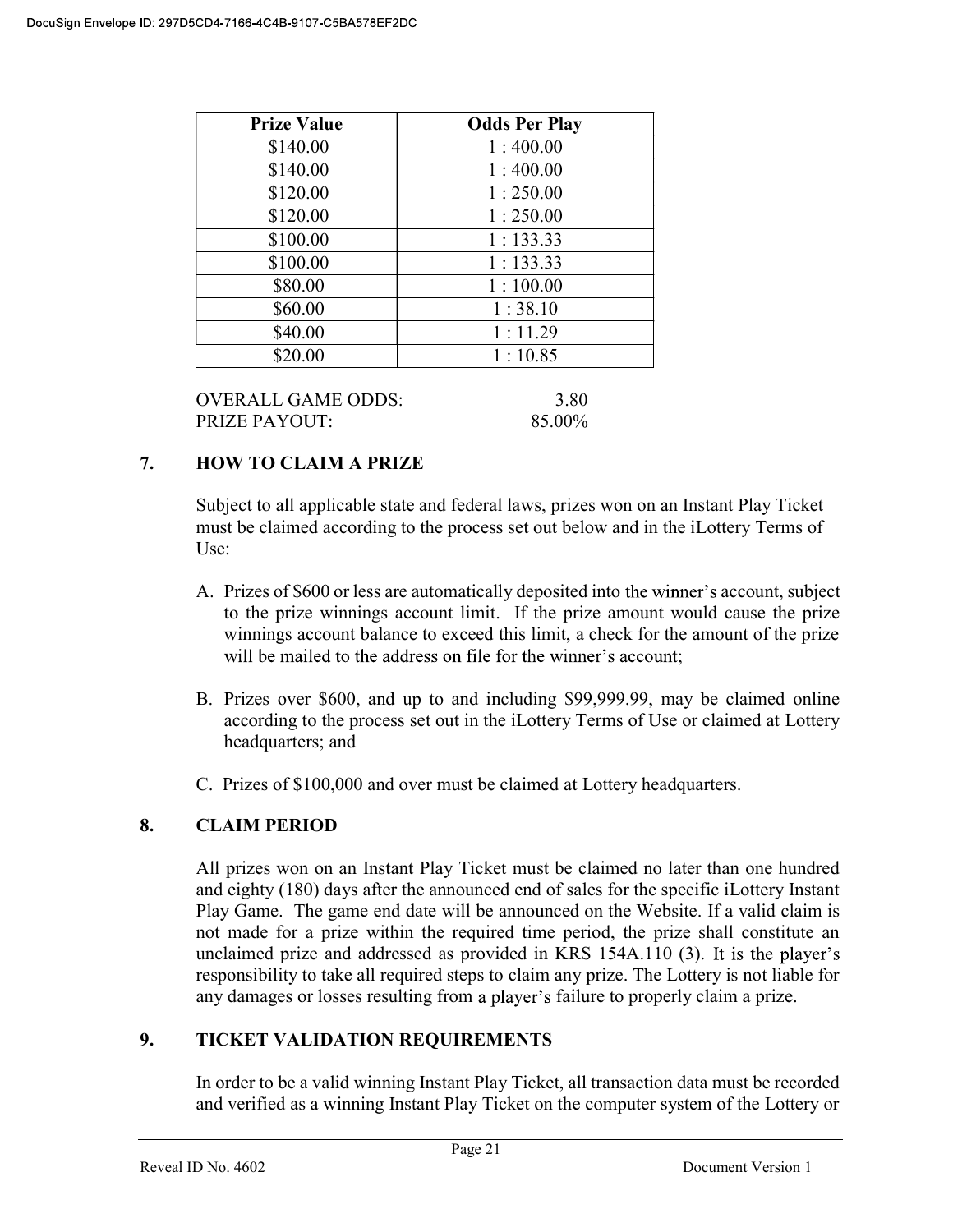of its contractors or subcontractors, and the transaction data must satisfy all validation requirements in every respect. Any Ticket not passing all the validation requirements is void and is ineligible for any prize.

# 10. TAXES AND DEBT SET OFF

 Kentucky and federal withholding shall be withheld by the KLC from prize payments in such amounts as may be required, in accordance with applicable provisions of state and federal law. Prizes are subject to set off of certain debts as required by law.

# 11. DISPUTES

- A. In the event a dispute between the KLC and player occurs as to whether a prize has been won or paid, the President's decision is final. The President may, solely at his or her discretion, replace the disputed Instant Play Ticket(s) with an Instant Play Ticket or Tickets of equivalent sale price from a current KLC iLottery Instant Game or may refund the price. This shall be the sole and exclusive remedy of the purchaser in the event of such disputes.
- B. A claim may not be premised on human or electronic error in the communication, display, or transmission of data regardless of how that data is recorded, displayed, or transmitted. A claim may not be premised on any intentional human, electronic or other form of communication that was not authorized by the KLC.

# 12. GOVERNING LAW

 In purchasing an Instant Play Ticket, the player agrees to comply with and abide by applicable federal and Kentucky state laws; all rules, regulations, directives and final decisions of the KLC; and all procedures established for the conduct of the Game.

# 13. PURCHASE AND PRIZE RESTRICTIONS

A. No iLottery Instant Ticket shall be purchased by and no prize paid to any of the following persons: any member of the Board of Directors, officer or employee of the KLC; any vendor (as defined in KRS 154A.010) or related entity; any member of the Board of Directors, officer, employee of, partner in, or owner of any vendor or related entity to the vendor; or any spouse, child, brother, sister, or parent residing as a member of the same household in the principal place of abode of any said person.

# 14. TERMINATION OF THE GAME

The President, at any time, with or without notice, may discontinue any iLottery Instant Play Game.